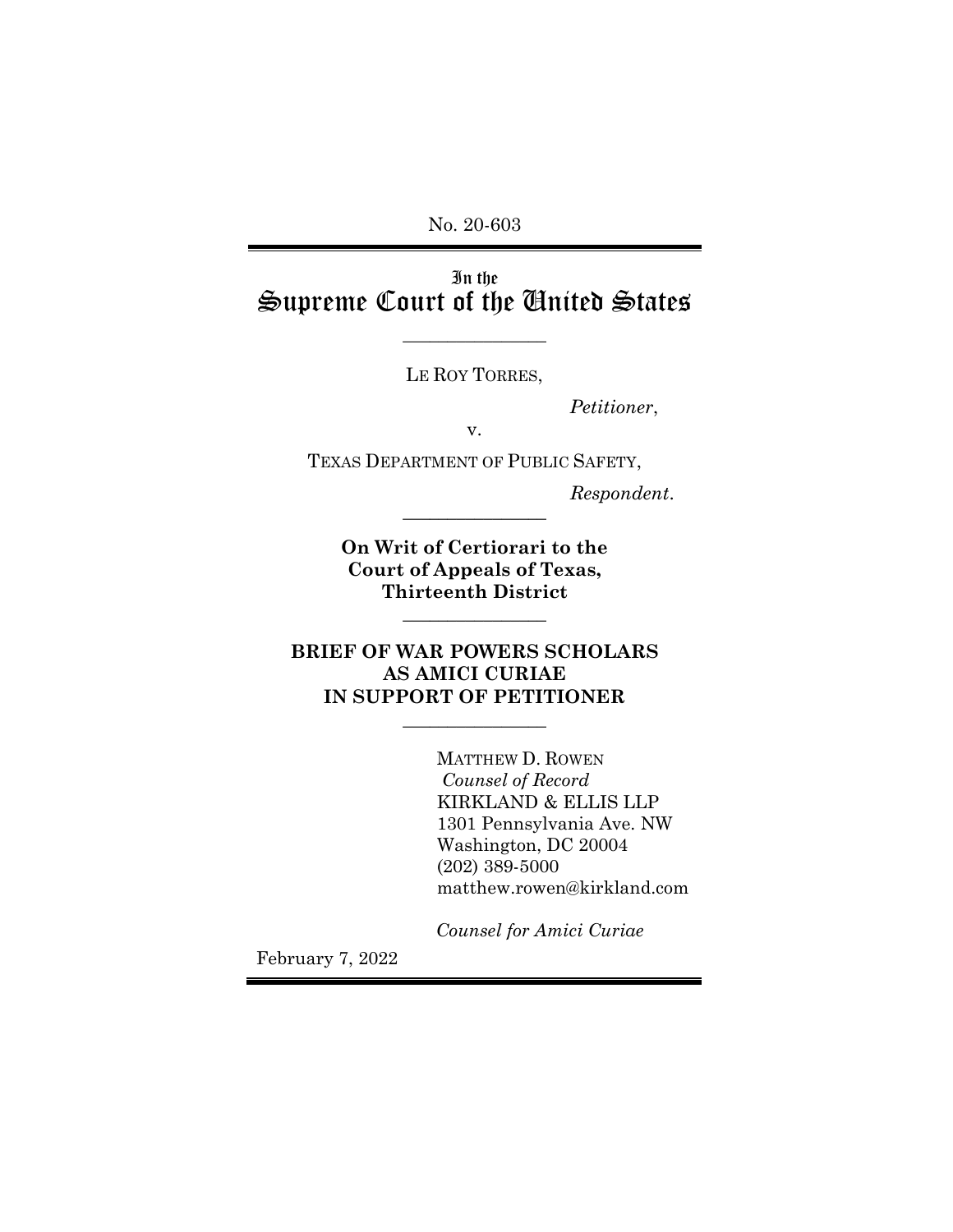# **TABLE OF CONTENTS**

| Congress Has Often Displaced The Normal<br>$\mathbf{L}$<br>Order Of State Law Under Its War Powers 3 |
|------------------------------------------------------------------------------------------------------|
| II. Congress And The President Wield Vast                                                            |
| III. Congress Has Used Its War Powers To<br>Override Private Economic Ordering 10                    |
| IV. This Court Has Long Upheld Congress' Power<br>To Conscript Americans Into Service  16            |
|                                                                                                      |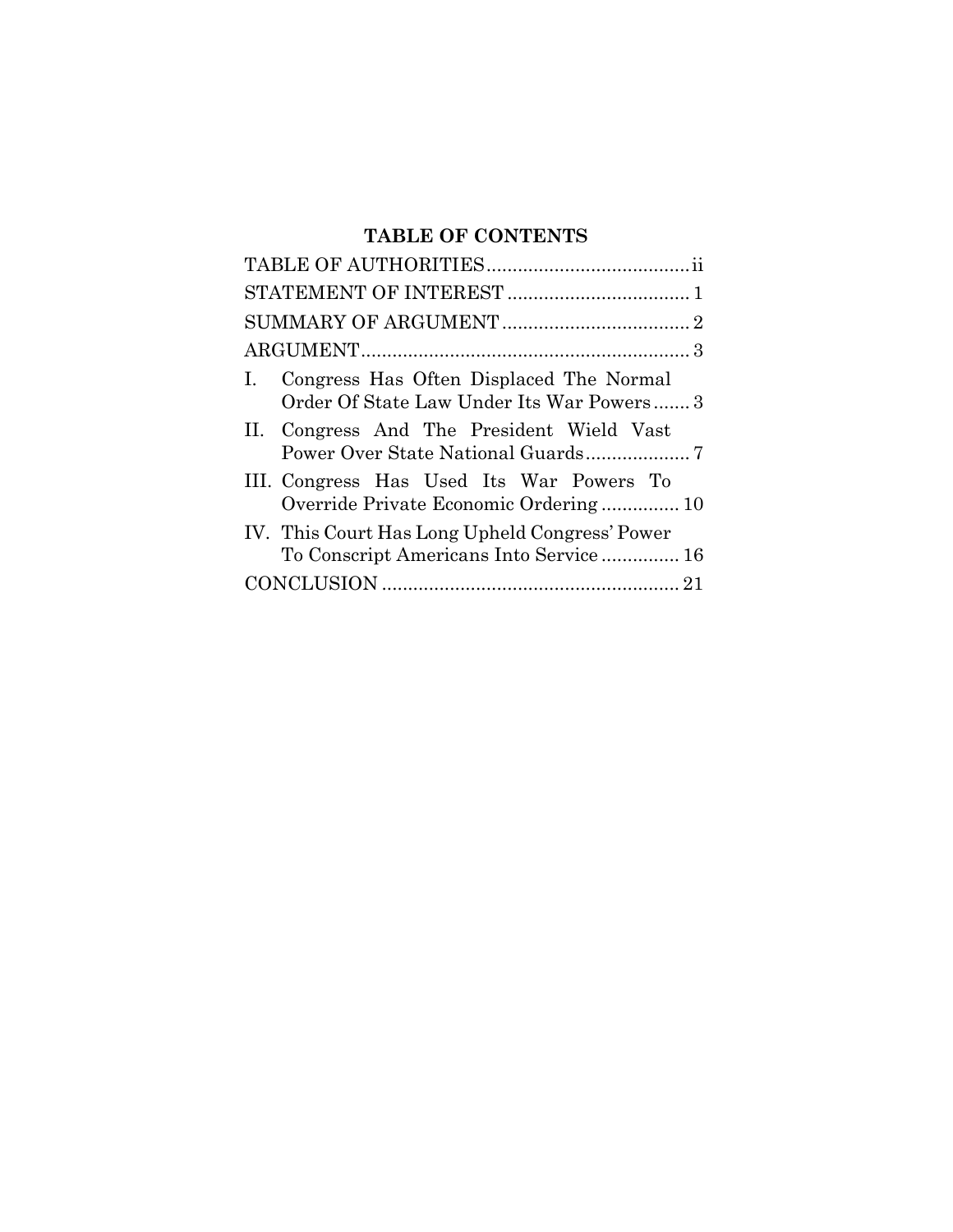## **TABLE OF AUTHORITIES**

# **Cases**

| Boone v. Lightner,                            |
|-----------------------------------------------|
| Brewster v. Sun Tr. Mortg., Inc.,             |
| Case v. Bowles,                               |
| Dakota Cent. Tel. Co. v. South Dakota,        |
| Dameron v. Brodhead,                          |
| Girouard v. United States,                    |
| Gordon v. Pete's Auto Serv. of Denbigh, Inc., |
| Hamdi v. Rumsfeld,                            |
| Hamilton v. Ky. Distilleries & Warehouse Co., |
| Hanger v. Abbott,                             |
| Home Building & Loan Ass'n v. Blaisdell,      |
| In re Marriage of Bradley,                    |
| In re Yamashita,                              |
| Johnson v. Eisentrager,                       |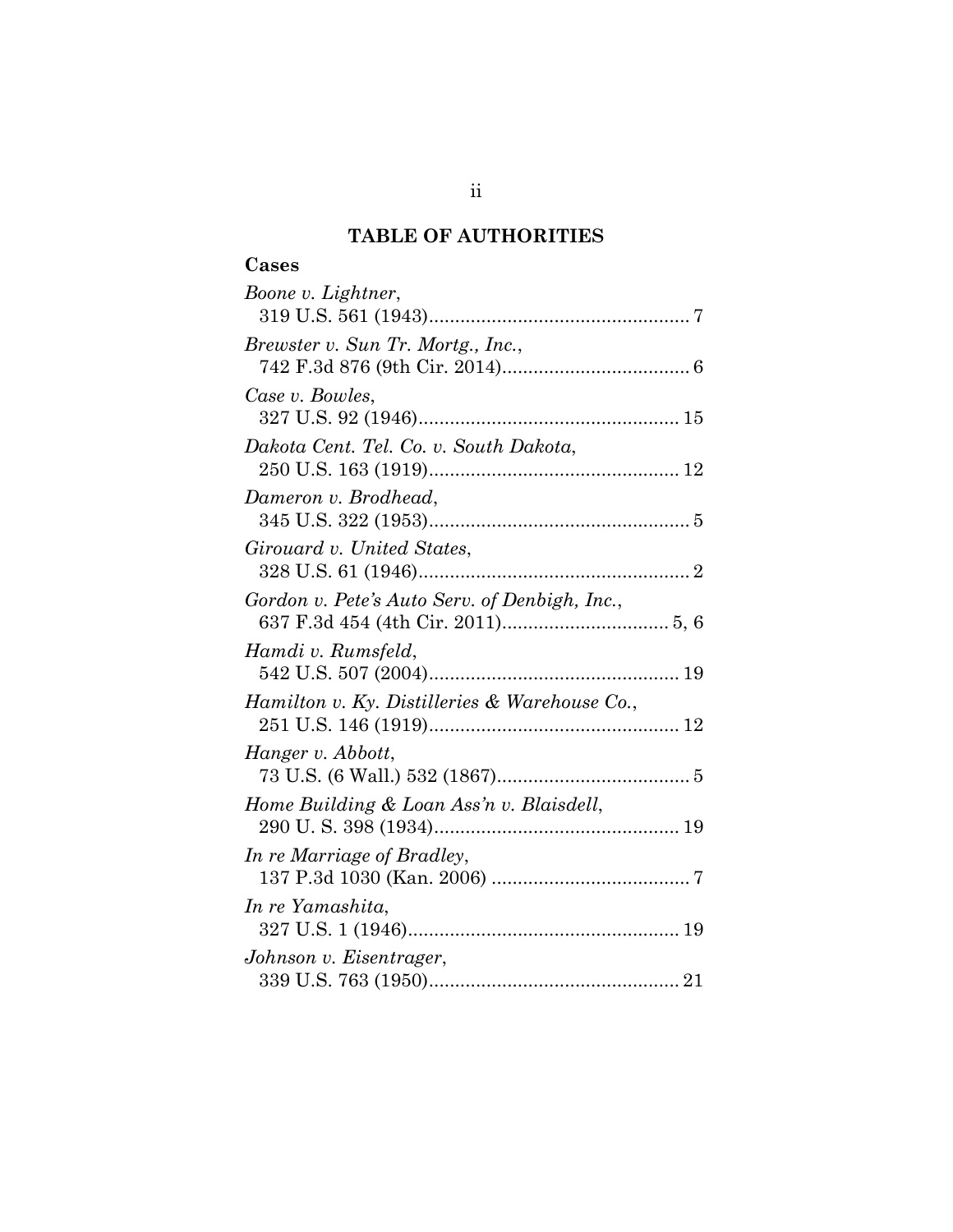| Kneedler v. Lane,                                                                       |
|-----------------------------------------------------------------------------------------|
|                                                                                         |
| Le Maistre v. Leffers,                                                                  |
| Lichter v. United States,                                                               |
| Martin v. Wagner,                                                                       |
| McGreevey v. PHH Mortg. Corp.,                                                          |
| McKenna v. Wells Fargo Bank, N.A.,                                                      |
| Mechanics' & Traders' Bank v. Union Bank,                                               |
| <i>N. Pac. Ry. Co.</i><br>v. North Dakota ex rel. Langer,                               |
| Nat'l Fed'n of Indep. Bus.<br>v. Dep't of Lab., Occupational Safety &<br>Health Admin., |
| Oklahoma v. Biden,<br>2021 WL 6126230                                                   |
| Perpich v. Dep't of Def.,                                                               |
| Selective Draft Law Cases,                                                              |
| Stewart v. Kahn,                                                                        |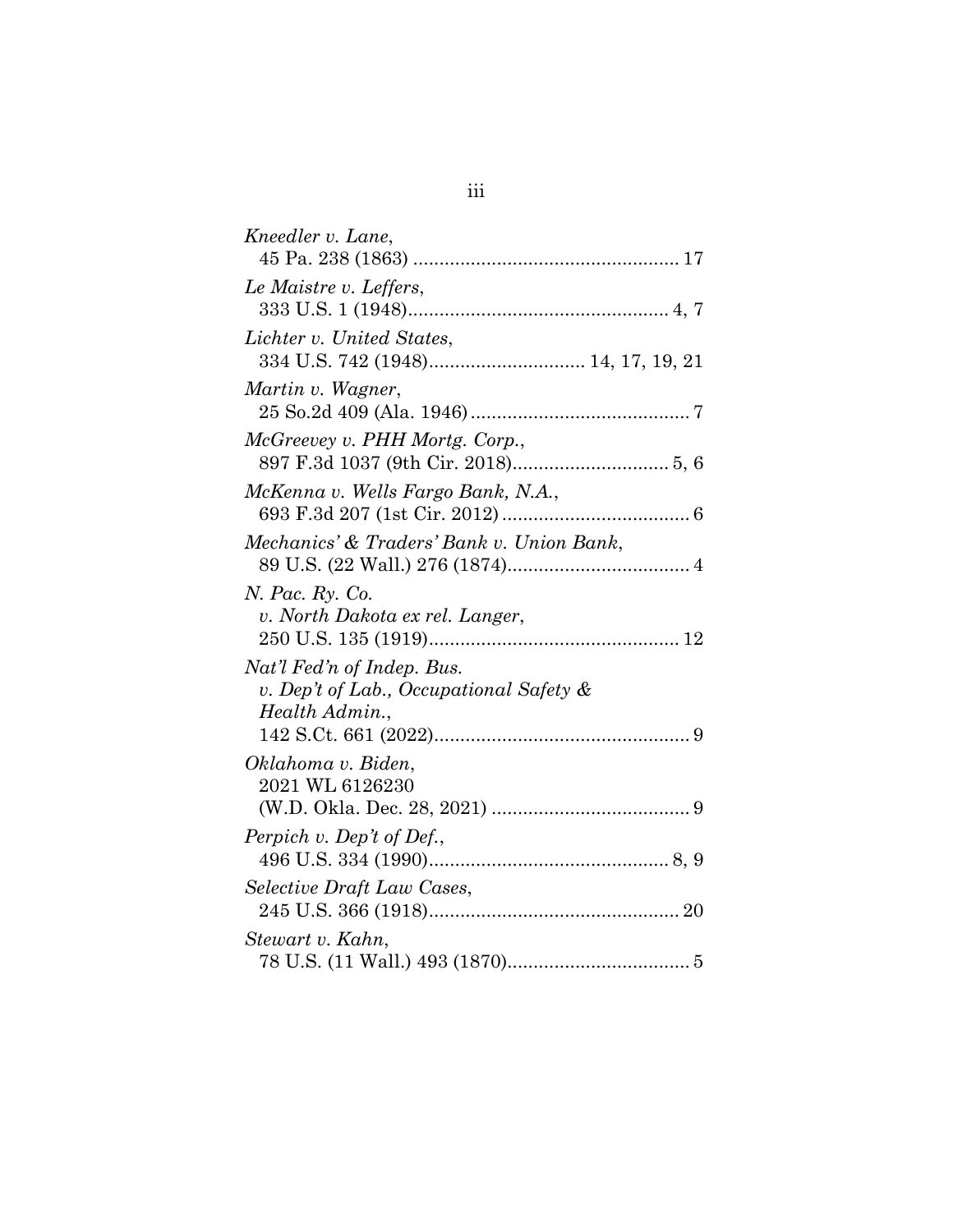| Stogner v. California,                                                   |
|--------------------------------------------------------------------------|
| Tarble's Case,                                                           |
| The Grapeshot,                                                           |
| United States v. B.C. Enters., Inc.,                                     |
| United States v. B.C. Enters., Inc.,                                     |
| United States v. Chem. Found., Inc.,                                     |
| United States v. City of Chester,<br>144 F.2d 415 (3d Cir. 1944)  13, 15 |
| United States v. Commodities Trading Corp.,                              |
| United States v. Cornell,<br>36 F.Supp. 81 (S.D. Idaho 1940)  20         |
| United States v. Garst,                                                  |
| United States v. Herling,                                                |
| United States v. L. Cohen Grocery Co.,                                   |
| United States v. Lambert,                                                |
| United States v. Macintosh,                                              |
| United States v. Rappeport,                                              |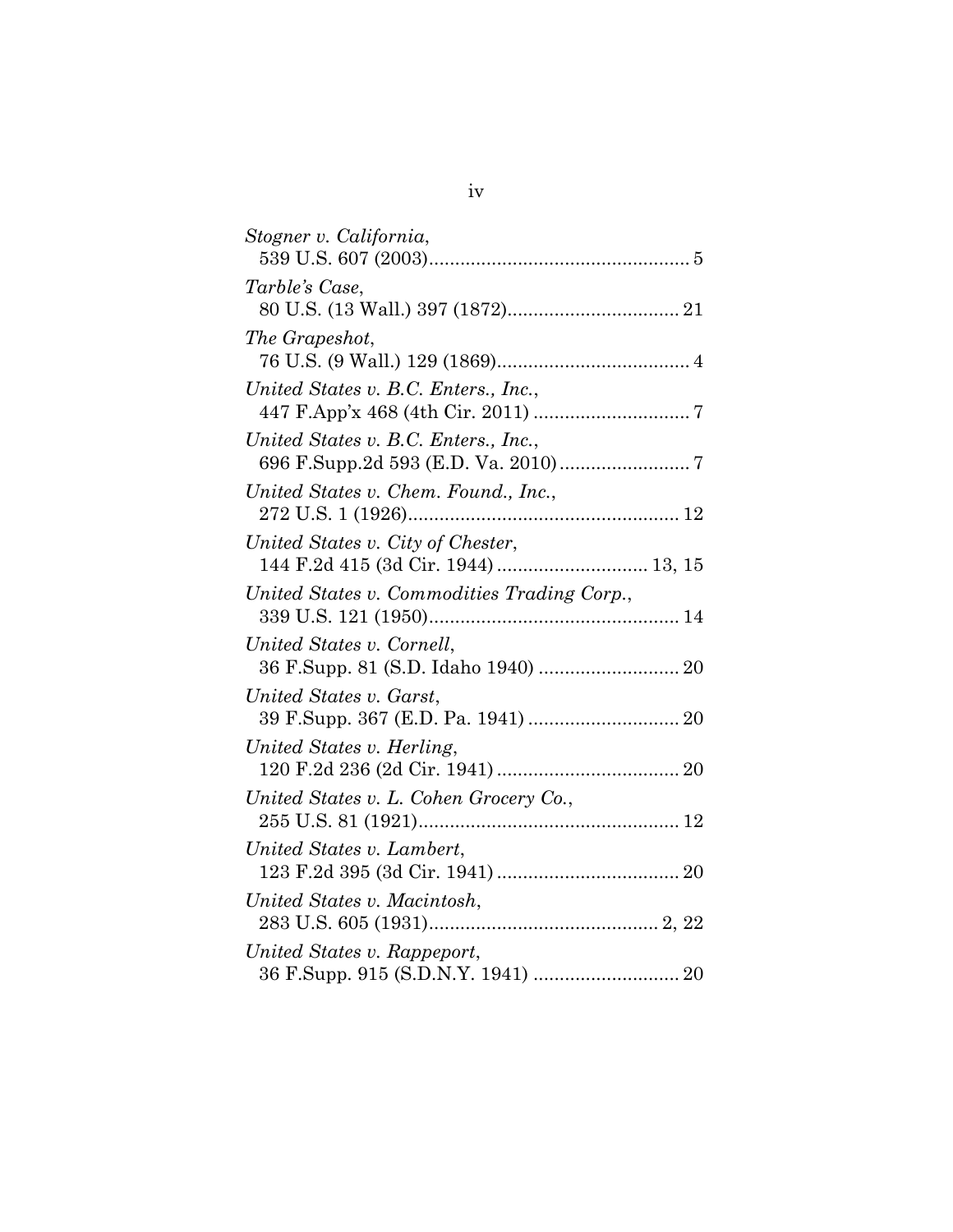| Wickard v. Filburn,                                                |
|--------------------------------------------------------------------|
|                                                                    |
| Woods v. Cloyd W. Miller Co.,                                      |
|                                                                    |
| <b>Statutes</b>                                                    |
|                                                                    |
|                                                                    |
|                                                                    |
| Act of August 29, 1916,                                            |
| Pub. L. No. 64-242, 39 Stat. 619 (1916) 11                         |
| Act of June 11, 1864,                                              |
|                                                                    |
| Act of June 28, 1940,                                              |
| Pub. L. No. 76-671, 54 Stat. 676 (1940) 13                         |
| Act of May 31, 1941,<br>Pub. L. No. 77-89, 55 Stat. 236 (1941)  13 |
| Armed Forces Reserve Act of 1952,                                  |
|                                                                    |
| Civil Rights Act of 1866,                                          |
|                                                                    |
| Conscription Act,                                                  |
|                                                                    |
| Emergency Shipping Fund Act,                                       |
|                                                                    |
| Enemy Act,                                                         |
|                                                                    |
| Enemy Vessel Confiscation Joint Resolution,                        |
| Food and Fuel Control Act,                                         |
| Pub. L. No. 65-41, 40 Stat. 276 (1917) 11                          |

v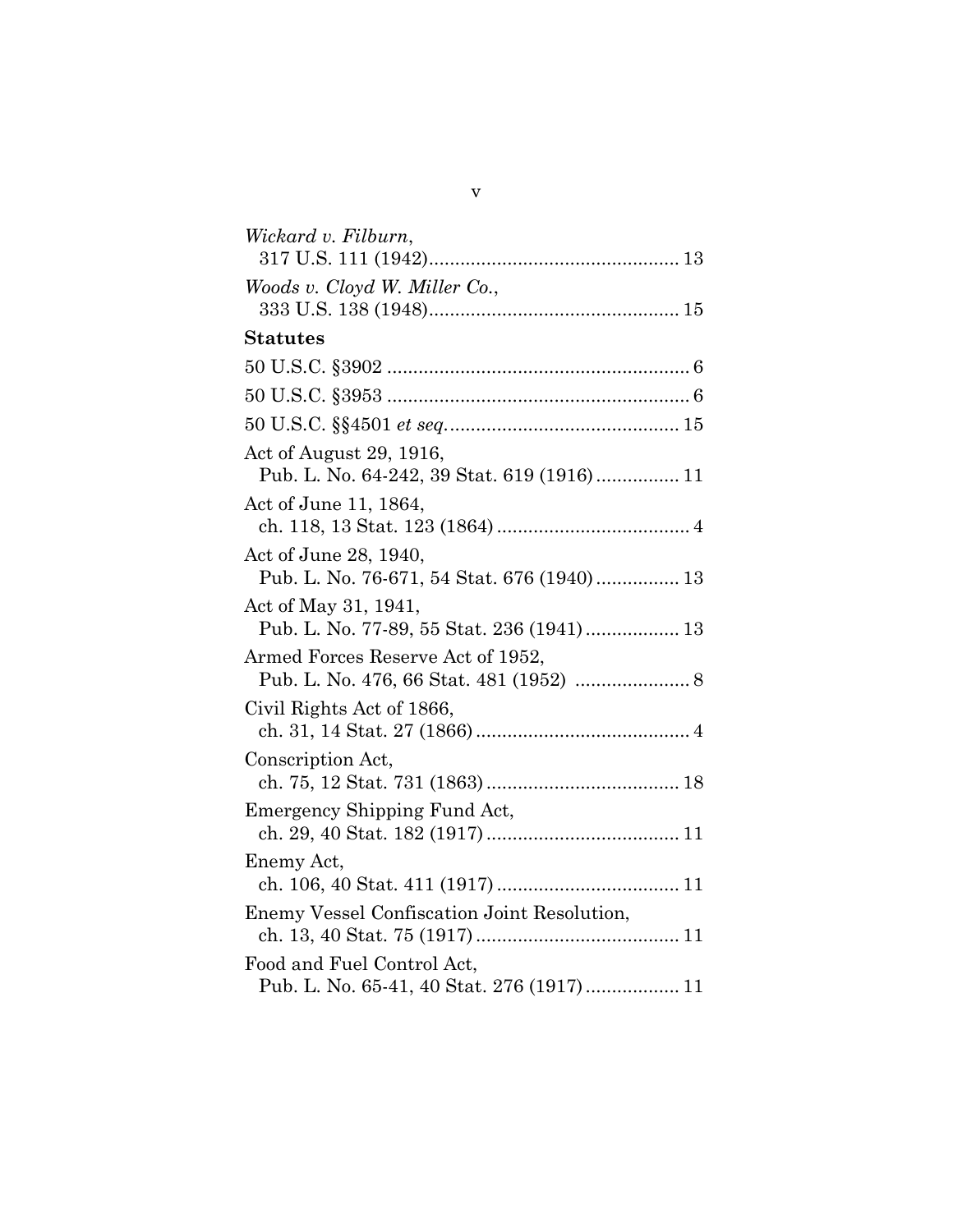| Montgomery Amendment,                                                                                                                       |
|---------------------------------------------------------------------------------------------------------------------------------------------|
| National Defense Act Amendments of 1933,                                                                                                    |
| Second War Powers Act,<br>Pub. L. No. 77-507, 56 Stat. 176 (1942) 14                                                                        |
| Selective Training and Service Act of 1940,<br>Pub. L. No. 76-783, 54 Stat. 885 (1940) 20                                                   |
| Soldiers' and Sailors' Civil Relief Act,                                                                                                    |
| <b>Constitutional Provisions</b>                                                                                                            |
|                                                                                                                                             |
|                                                                                                                                             |
|                                                                                                                                             |
|                                                                                                                                             |
|                                                                                                                                             |
| Regulations                                                                                                                                 |
| Exec. Order 8,612,                                                                                                                          |
| 5 Fed. Reg. 5,143 (Dec. 15, 1940)  13                                                                                                       |
| Proclamation 1,419 (Dec. 26, 1917)  11                                                                                                      |
| <b>Other Authorities</b>                                                                                                                    |
|                                                                                                                                             |
|                                                                                                                                             |
| Abraham Lincoln, Opinion on the Draft, Aug. 15,<br>1863, in 2 Abraham Lincoln: Complete Works<br>(John G. Nicolay & John Hay eds., 1920) 18 |
| Allan R. Millett et al., For the Common                                                                                                     |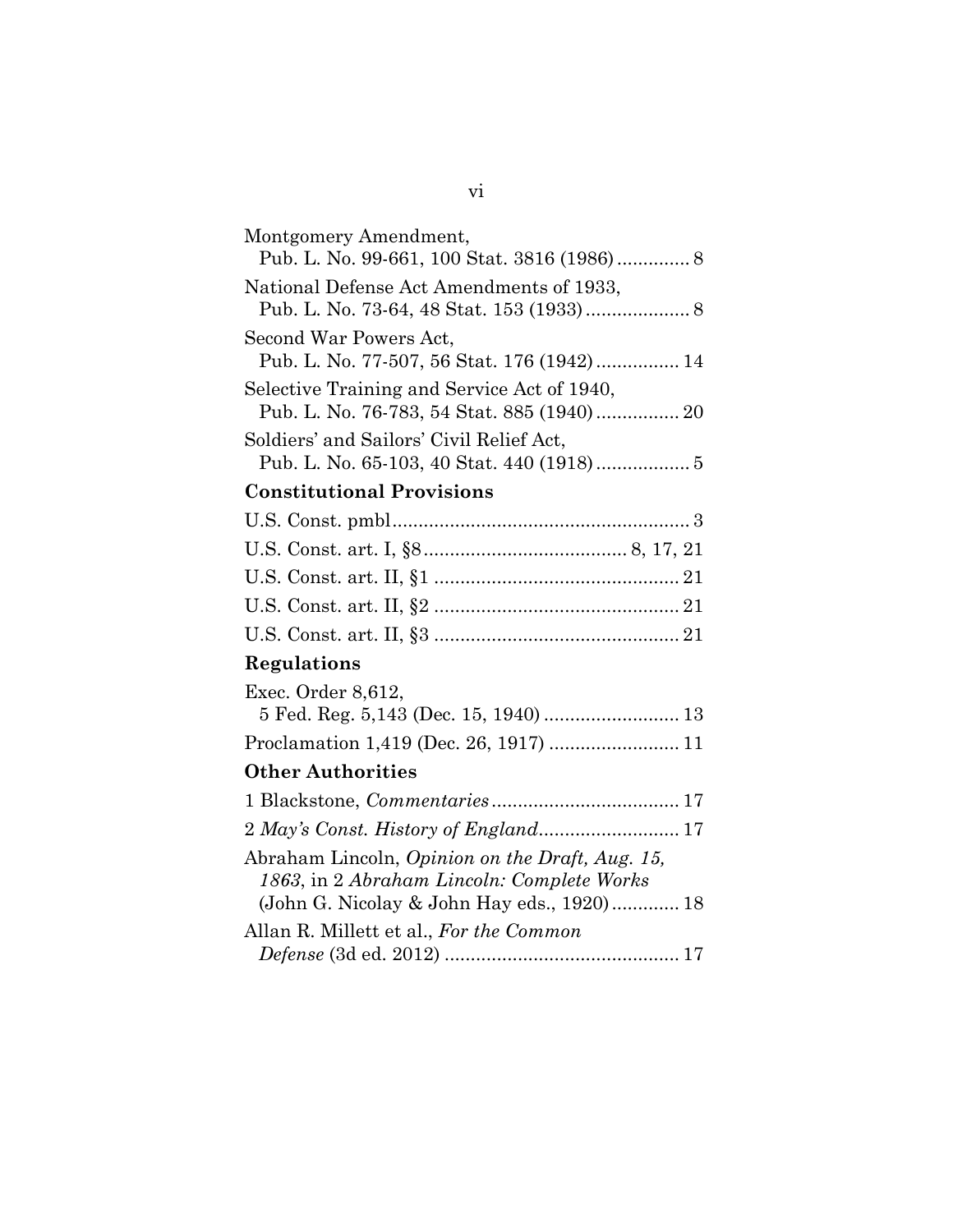vii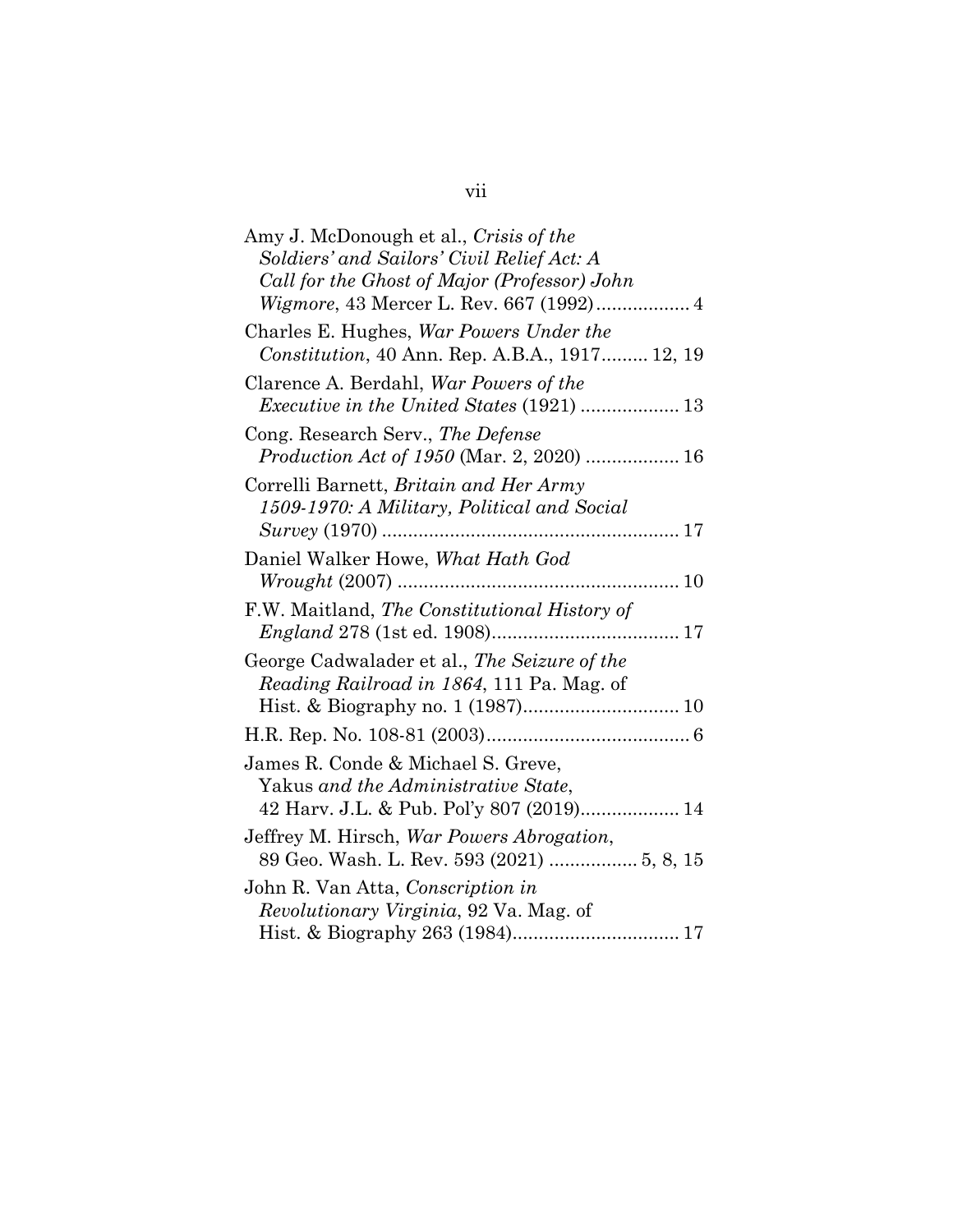| John W. Chambers II, ed., The Oxford                                                                                             |
|----------------------------------------------------------------------------------------------------------------------------------|
| Companion to American Military History<br>(Oxford University Press 1999) 18                                                      |
| Letter from George Washington to the                                                                                             |
| Committee of Congress with the Army, in<br>10 The Writings of George Washington                                                  |
| Mariano-Florentino Cuéllar, Foreword-<br>Administrative War, 82 Geo. Wash. L. Rev.                                               |
| Matthew C. Waxman, The Power to Wage<br>War Successfully, 117 Colum. L. Rev. 613                                                 |
| Matthew Waxman, Remembering the<br>Selective Draft Law Cases, Lawfare (Jan. 7,                                                   |
| Note, American Economic Mobilization: A<br>Study in the Mechanism of War, 55 Harv.                                               |
| Richard Franklin Bensel, Yankee Leviathan:<br>The Origins of Central State Authority in                                          |
| Robert Braucher, Requisition at a Ceiling<br>Price, 64 Harv. L. Rev. 1103 (1951)  14, 15                                         |
| Sara Estrin, The Servicemembers Civil Relief<br>Act: Why and How This Act Applies to<br>Child Custody Proceedings, 27 L. & Ineq. |
| Selective Service Act of 1917, Pub. L. No. 65-                                                                                   |

# viii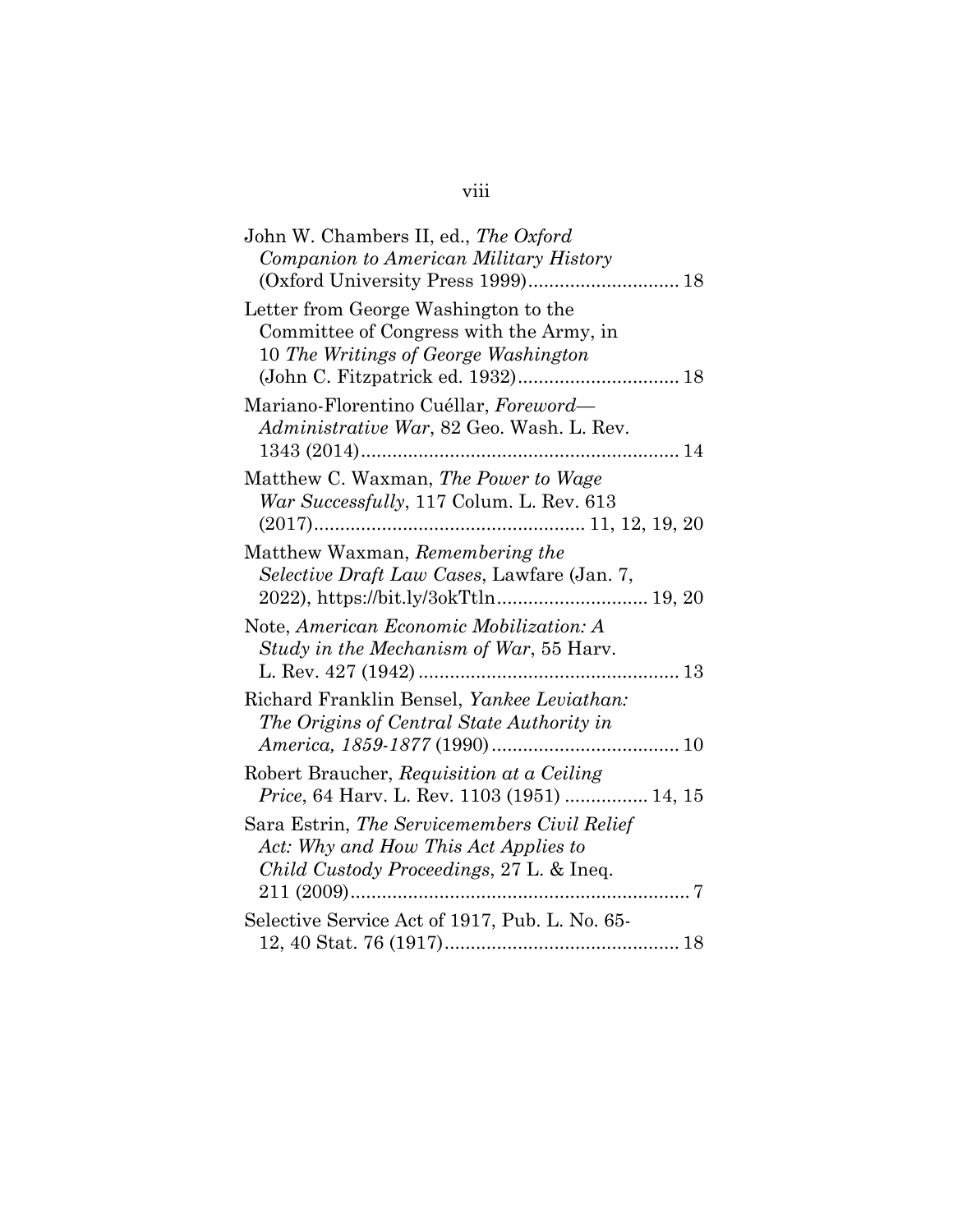| Sidney Lupkin, <i>Defense Production Act</i>          |  |
|-------------------------------------------------------|--|
| Speeds Up Vaccine Production, NPR (Mar.               |  |
| 13, 2021), https://n.pr/3Hoagvo 16                    |  |
| <i>The Federalist</i> No. 23 (Alexander Hamilton)  10 |  |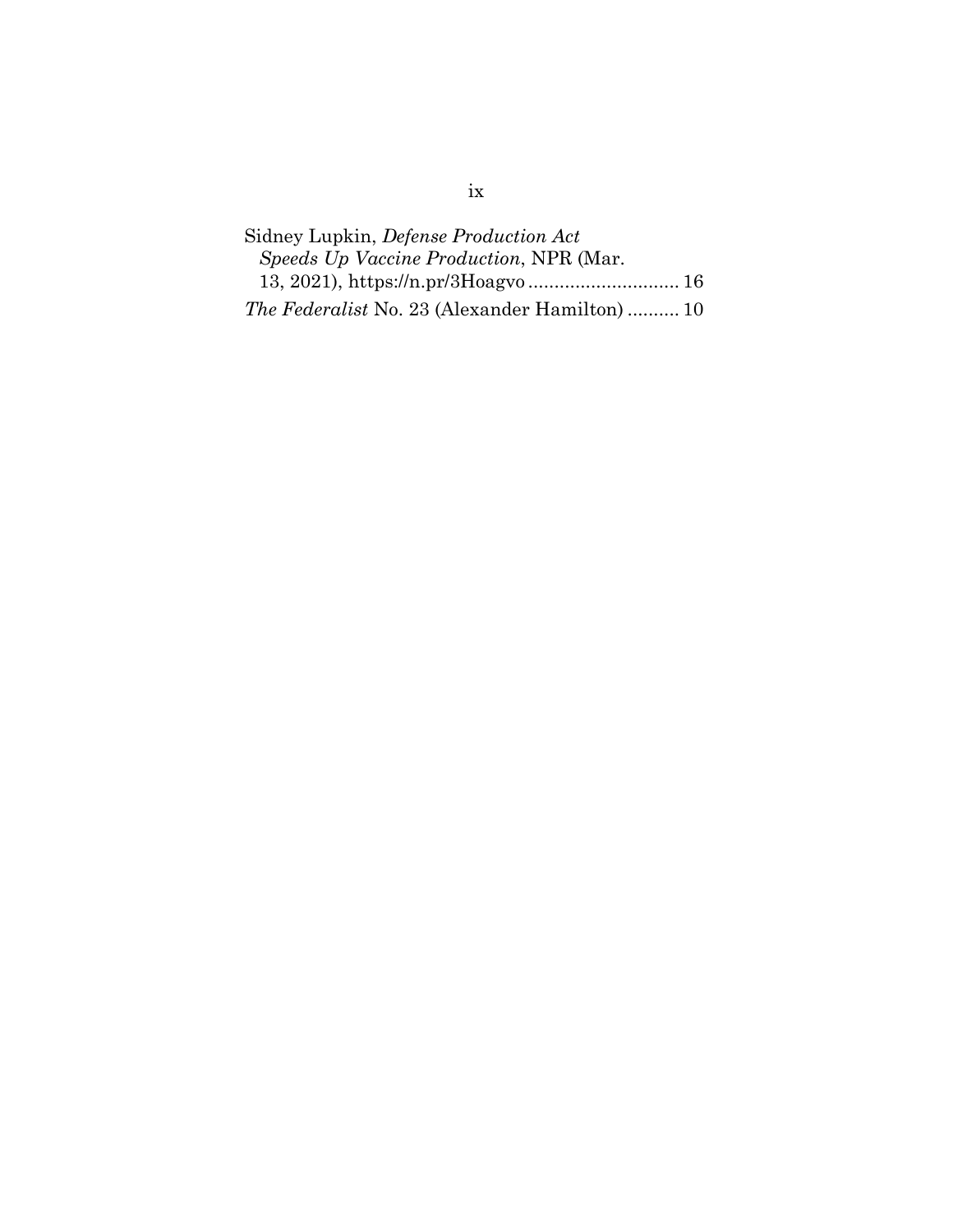#### **STATEMENT OF INTEREST**[1](#page-10-0)

Brenner M. Fissell is Associate Professor of Law at Hofstra University. He served as an attorneyadvisor for Chief Judge Scott Stucky of the U.S. Court of Appeals for the Armed Forces and as a GS-15 appellate defense counsel at the Guantanamo Bay Military Commissions. He is currently Vice-President of the National Institute of Military Justice.

Joshua Kastenberg is Associate Professor of Law and Lee & Leon Karelitz Professor in Evidence and Procedure at the University of New Mexico School of Law. He previously served as a lawyer and judge in the U.S. Air Force and as an advisor to the Defense Department on cyber war matters; he also oversaw the military's compliance with international law.

David J. Luban is University Professor in Law and Philosophy at Georgetown University Law Center and a member of the American Academy of Arts and Sciences. He previously served as Class of 1984 Distinguished Chair in Ethics at the U.S. Naval Academy's Stockdale Center for Ethical Leadership. He has written widely on an array of topics, including national security, international criminal law, just war theory, legal and military ethics, and legal philosophy.

Franklin D. Rosenblatt is a scholar of military law and justice. He is currently an Assistant Professor at the Mississippi College School of Law. Before entering academia, Frank was a U.S. Army Judge Advocate

<u>.</u>

<span id="page-10-0"></span><sup>1</sup> Both parties consented to this filing via blanket letters on file with the Clerk's office. No counsel for any party authored this brief in whole or in part, and no one aside from *amici* and their counsel contributed monetary to its preparation or submission.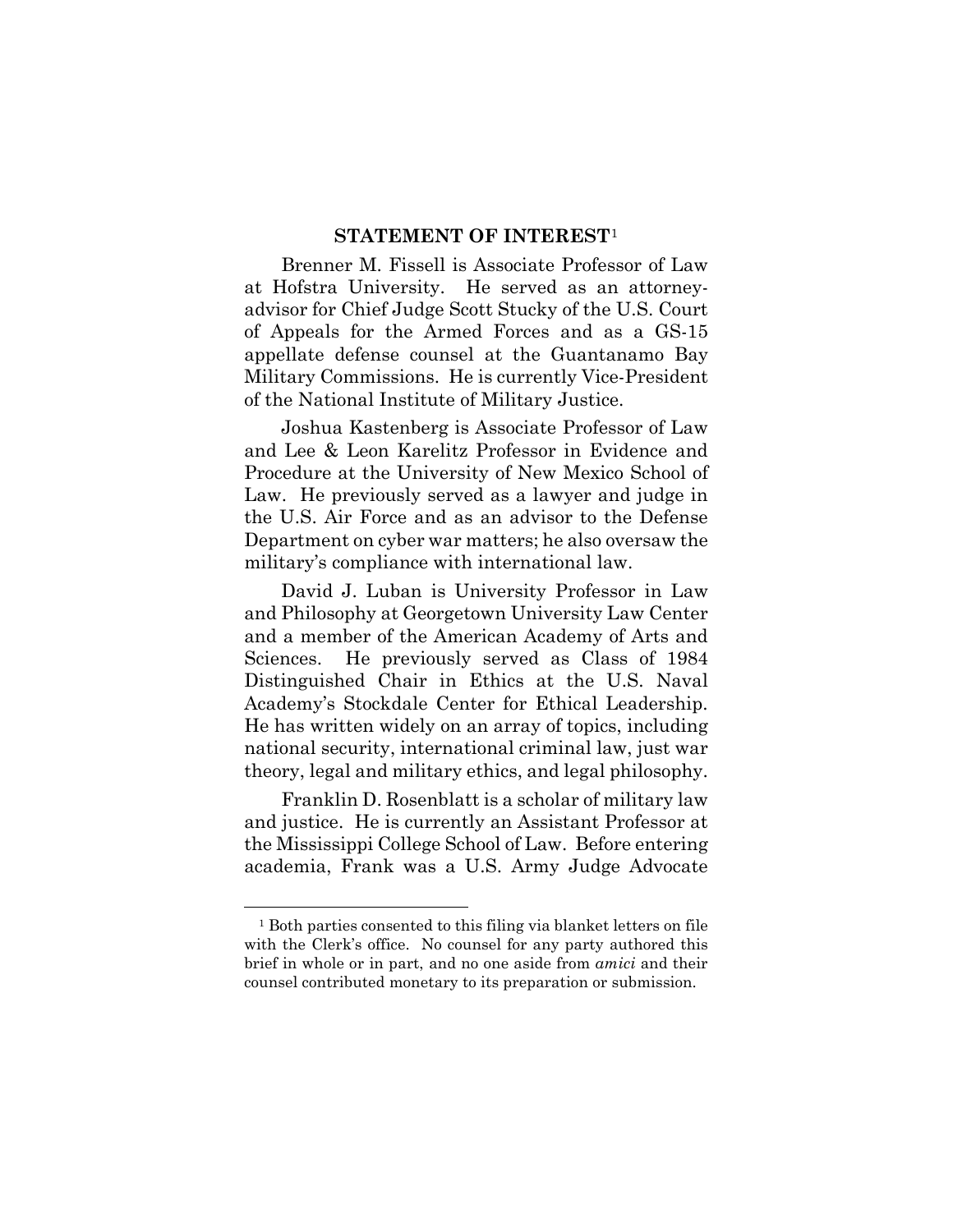General officer; he retired at the rank of Lieutenant Colonel after twenty years of service. He has published widely on issues of both domestic and international military justice.

Rachel E. VanLandingham is Professor of Law, Southwestern Law School, Los Angeles, where she teaches national security law, criminal law, and criminal procedure. She is a retired Lieutenant Colonel in the U.S. Air Force, and she is currently President of the National Institute of Military Justice.

#### **SUMMARY OF ARGUMENT**

Congress' war powers are, and always have been, both great and vast. To say this is not to elide the fundamental principle of our constitutional system that the federal government is one of only limited, enumerated powers. In most respects, the federal government's powers are indeed less capacious than the police powers enjoyed by the several states. But things are different when it comes to war. War is what made, and remade, the Nation. Without the ability to wage war effectively, the Nation could not endure.

This essential truth is reflected in both the fabric of the Nation's history and the text of the Constitution. The Framers, "wisely contemplating the ever-present possibility of war," declared in the Preamble "that one of [the Constitution's] purposes is to 'provide for the common defense'" of the Nation and its people. *United States v. Macintosh*, 283 U.S. 605, 622-23 (1931), *overruled in part on other grounds by Girouard v. United States*, 328 U.S. 61 (1946). Indeed, providing for the common defense comes before "promot[ing] the general Welfare, and secur[ing] the Blessings of Liberty to ourselves and our Posterity." U.S. Const.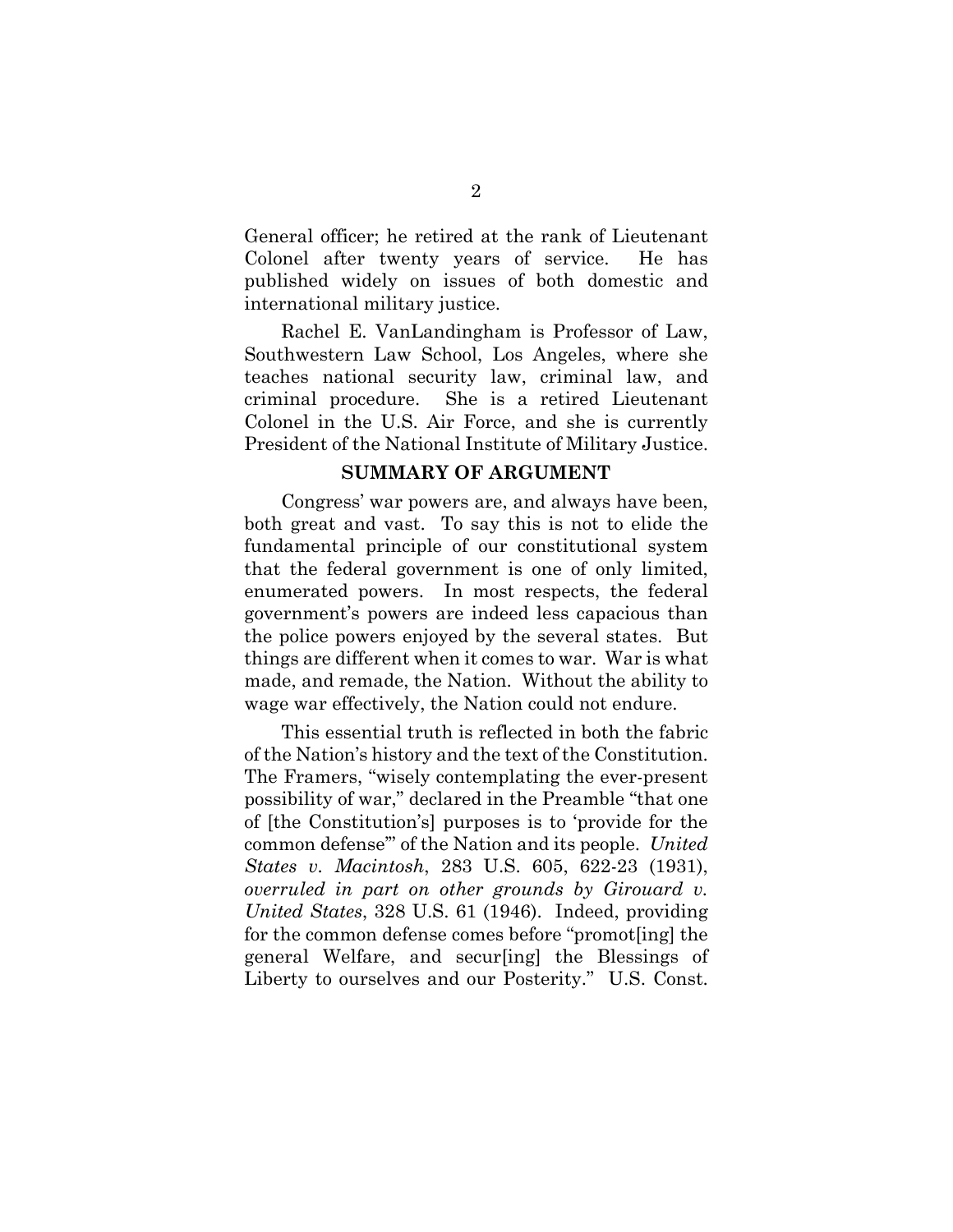pmbl. The Framers knew that, without the former, they could not hope to achieve the latter.

Consistent with that wisdom borne of experience, this Court has long affirmed dramatic exercises of authority by the federal government pursuant to its constitutional war powers, despite reining in federal power across an array of issues. The Court has upheld Congress' power to conscript citizens and ship them off to battle; to try American citizens in military tribunals outside the ordinary judicial system; to displace state courts; to fundamentally alter the domestic economy; to limit the speech in which Americans may engage; and more all on the home front, to say nothing of the exercises of authority the Court has blessed abroad.

This brief discusses but a few of the extraordinary exercises of authority this Court has upheld pursuant to the federal government's constitutional war powers. It also provides historical background and context for the Court's decisions in these cases, which affirmed Congress and the President's authority to severely intrude upon individual liberty and state sovereignty all in the service of waging war successfully. This history lends support to petitioner's position in this case that USERRA's authorization of private suits by servicemembers against nonconsenting state actors is a constitutionally valid exercise of the war powers.

#### **ARGUMENT**

## **I. Congress Has Often Displaced The Normal Order Of State Law Under Its War Powers.**

It is obviously far from noteworthy that Congress has used its war powers to preempt state *law*. But that is not all the federal government has done in this area. To take just one example, Congress established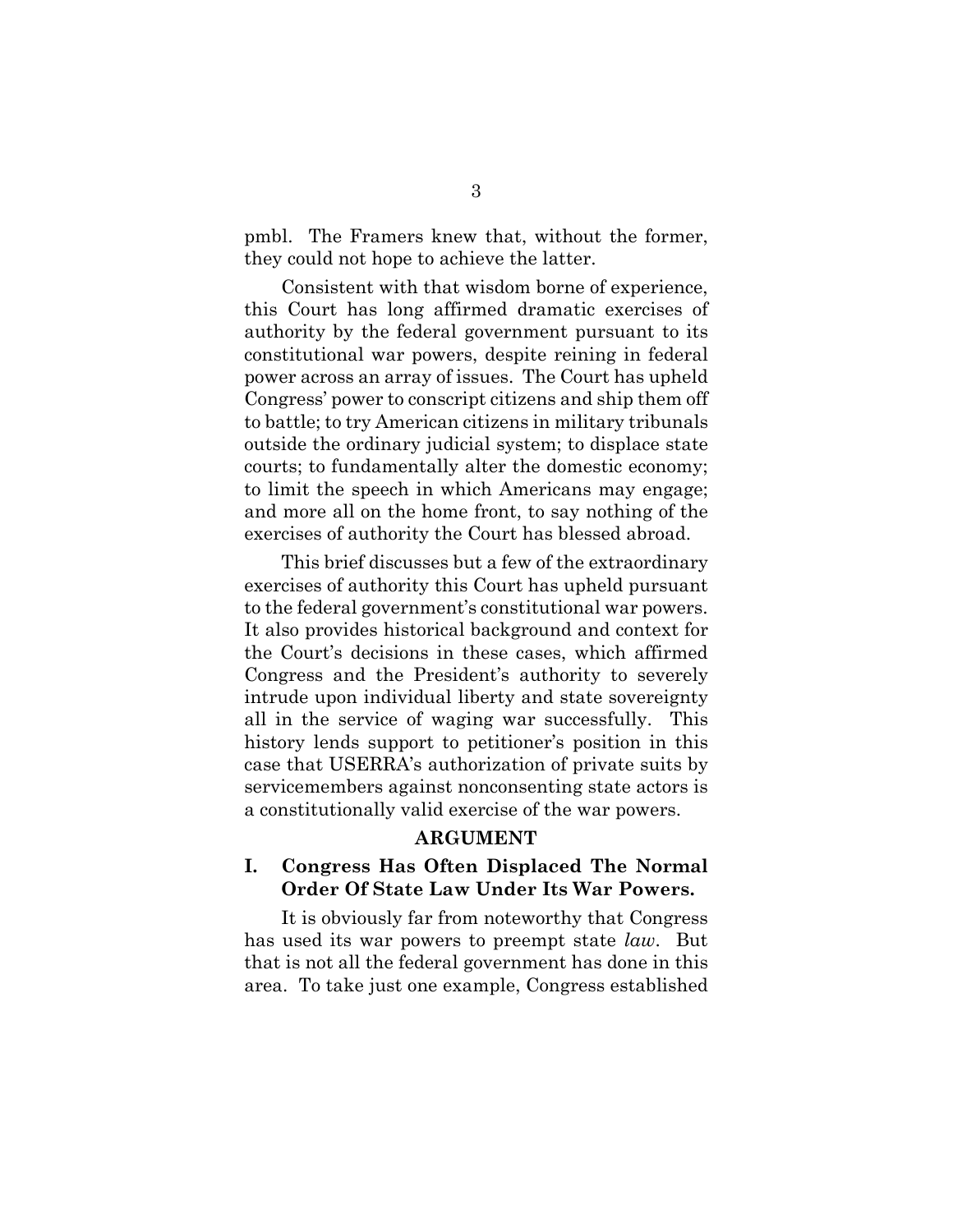a provisional Louisiana court system following the Civil War; vested the courts with original and appellate jurisdiction over all cases, civil and criminal, arising under both federal and Louisiana law; and provided that the courts were administered by *federal army officers*, not Louisiana judicial officials. *See* An Act to Protect All Persons in the United States in their Civil Rights, and Furnish the Means of their Vindication (Civil Rights Act of 1866), ch. 31, 14 Stat. 27 (1866). The jurisdiction of Louisiana's provisional courts was sweeping and plenary, yet this Court had "no doubt" that they were constitutional, nor that the judgments that were issued by the presiding federal military officers could validly be transferred to proper civilian courts. *The Grapeshot*, 76 U.S. (9 Wall.) 129, 131-33 (1869); *see Mechanics' & Traders' Bank v. Union Bank*, 89 U.S. (22 Wall.) 276, 294-98 (1874).

Congress also altered the normal working of state courts during the Civil War with respect to "those who dropped their affairs to answer their country's call." *Le Maistre v. Leffers*, 333 U.S. 1, 6 (1948). In 1864, Congress passed a statute that "suspended any action, civil or criminal, against federal soldiers or sailors while they were in the service of the Union and made them immune from service of process and arrest." Amy J. McDonough et al., *Crisis of the Soldiers' and Sailors' Civil Relief Act: A Call for the Ghost of Major (Professor) John Wigmore*, 43 Mercer L. Rev. 667, 669 (1992); *see* Act of June 11, 1864, ch. 118, 13 Stat. 123. This Court upheld that Act's provision tolling cases that could not be prosecuted due to the rebellion in an opinion that overrode the (now-civil) Louisiana Supreme Court's construction of Louisiana law and procedure. *Stewart v. Kahn*, 78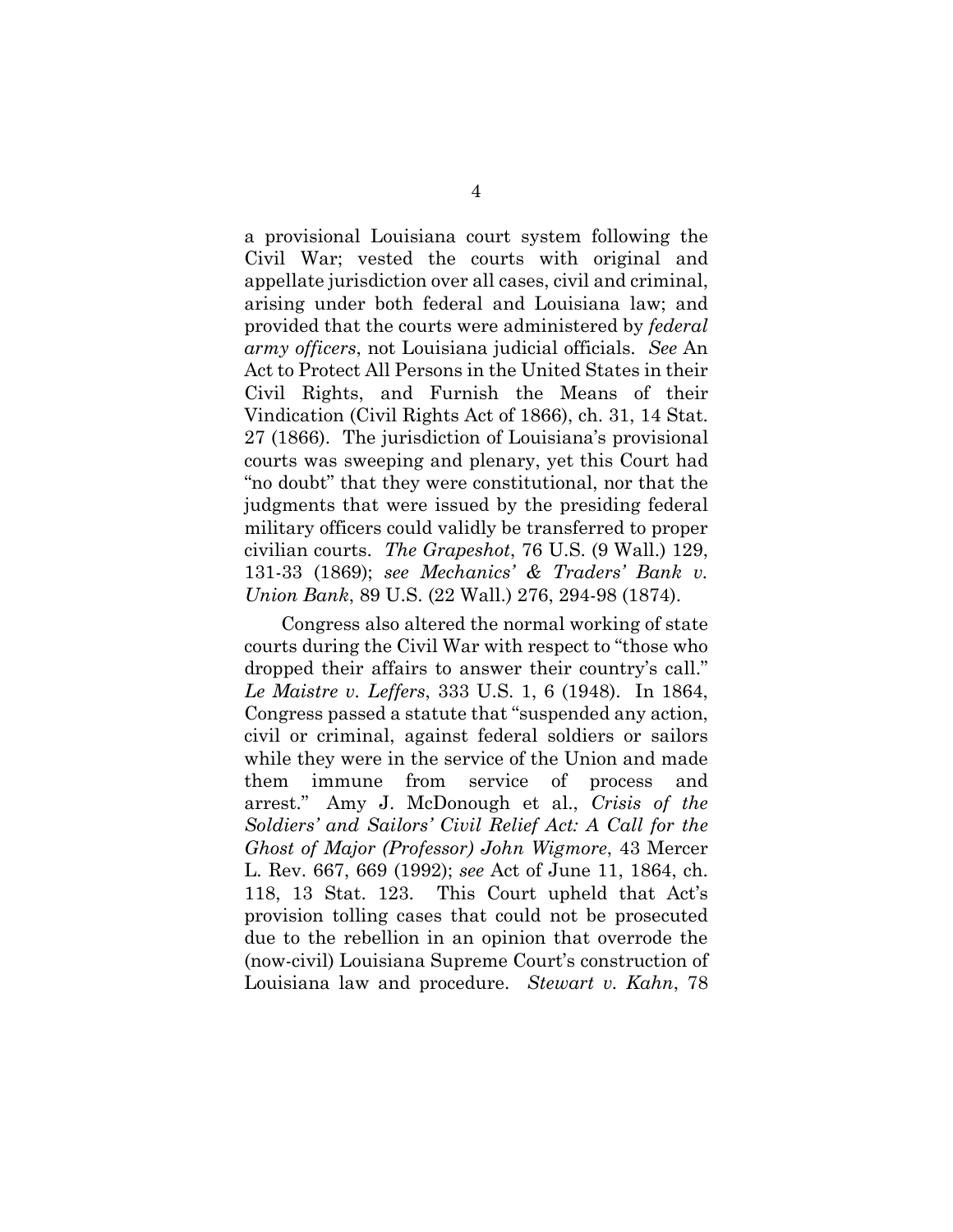U.S. (11 Wall.) 493, 500, 503-04 (1870); *see also Stogner v. California*, 539 U.S. 607, 620 (2003); *Hanger v. Abbott*, 73 U.S. (6 Wall.) 532, 542 (1867).

Congress' use of its war powers to fundamentally remake state justice did not end with the Civil War; variants of that 1864 law have been a hallmark of the U.S. Code for the better part of a century now. Congress revived this important protection during the First World War, enacting the Soldiers' and Sailors' Civil Relief Act ("SSCRA") "to prevent prejudice or injury to [servicemembers'] civil rights during their term of service and to enable them to devote their entire energy to the military needs of the Nation." Pub. L. No. 65-103, §100, 40 Stat. 440, 440 (1918). "The Act provided several protections for those with the 'especial burdens' of active duty in the armed forces," *Gordon v. Pete's Auto Serv. of Denbigh, Inc.*, 637 F.3d 454, 458 (4th Cir. 2011), including, *inter alia*, protections against default judgments, foreclosure, and eviction, *e.g.*, Pub. L. No. 65-103, §§200, 300, 302. It also "abrogate[d] states' ability to tax servicemembers," which this Court upheld "as an appropriate exercise of the federal government's war powers" in *Dameron v. Brodhead*, 345 U.S. 322 (1953). Jeffrey M. Hirsch, *War Powers Abrogation*, 89 Geo. Wash. L. Rev. 593, 650 (2021).

"The Act expired after [WWI], but Congress reenacted [it] in 1940 and amended it several times from 1942 to 2003." *McGreevey v. PHH Mortg. Corp.*, 897 F.3d 1037, 1042 (9th Cir. 2018). In 2003, "Congress renamed the statute the Servicemembers Civil Relief Act ["SCRA"] and sought to modernize and 'strengthen many of [the SSCRA's] protections,'" *id.* at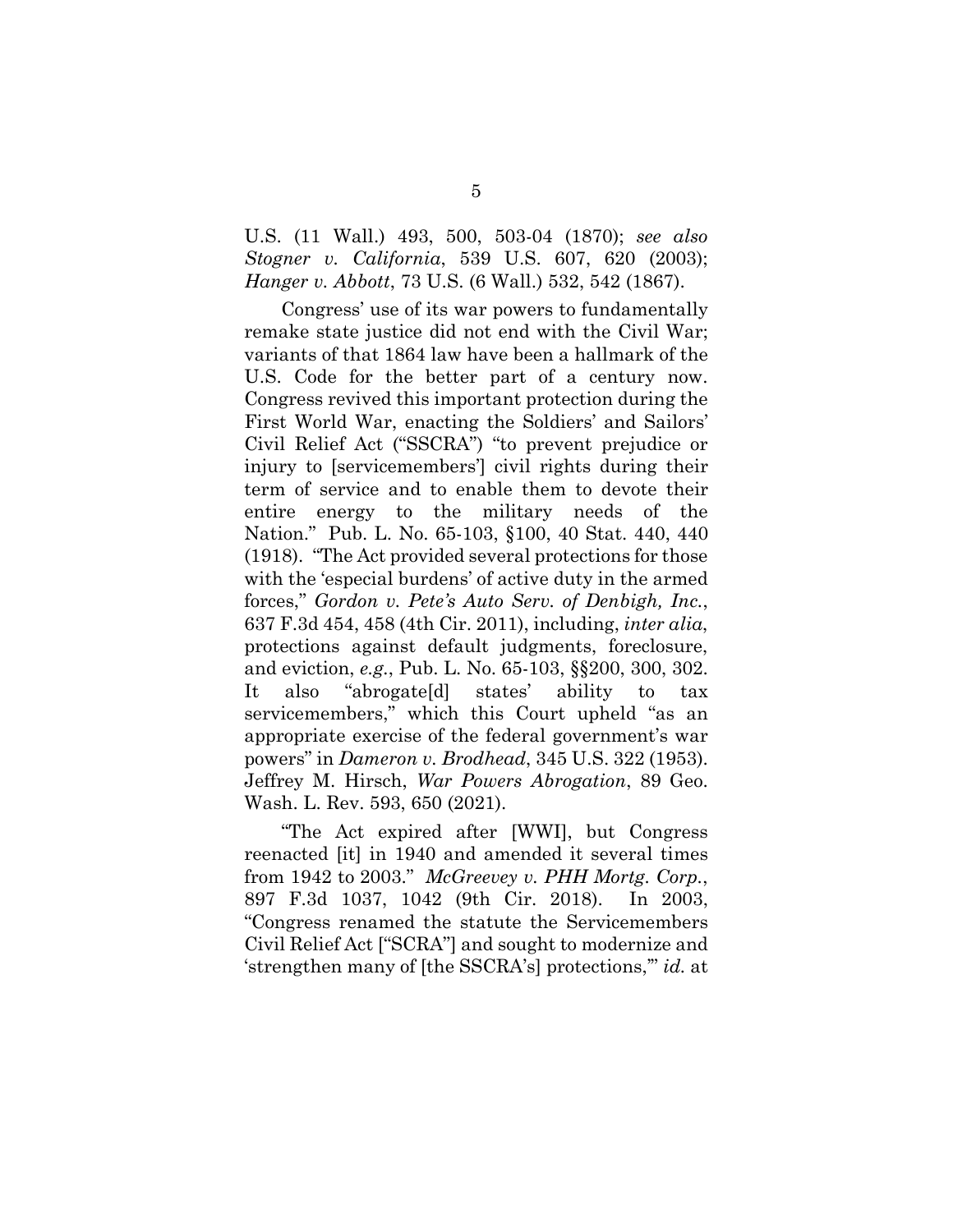1042 (quoting H.R. Rep. No. 108-81, at 35 (2003)), "to enable [servicemembers] to devote their entire energy to the defense needs of the Nation," 50 U.S.C. §3902(1). *See also id.* §3902(2) (Congress enacted the SCRA "to provide for the temporary suspension of judicial and administrative proceedings and transactions that may adversely affect the civil rights of servicemembers during their military service.").

The SCRA "accomplishes this purpose by imposing limitations on judicial proceedings that could take place while a member of the armed forces is on active duty, including insurance, taxation, loans, contract enforcement, and other civil actions." *Brewster v. Sun Tr. Mortg., Inc.*, 742 F.3d 876, 878 (9th Cir. 2014). Like its predecessors, the SCRA "precludes foreclosure if the mortgagor has been an active member of the uniformed services within the previous nine months." *McKenna v. Wells Fargo Bank, N.A.*, 693 F.3d 207, 210 n.1 (1st Cir. 2012); *see* 50 U.S.C. §3953. It also sweeps considerably more broadly. "The SCRA now provides a variety of protections against such diverse ills as cancellation of life insurance contracts, 50 U.S.C. app. §§541-549, and taxation in multiple jurisdictions, 50 U.S.C. app. §§570-571." *Gordon v. Pete's Auto Serv. of Denbigh, Inc.*, 637 F.3d 454, 458 (4th Cir. 2011). And "[u]nlike under the SSCRA, where it was left to the trial court's discretion whether to grant 'a stay on the ground that a party is absent in the military service and that his absence will materially affect his prosecution or defense of the action,' under the SCRA '[a] stay of proceedings is mandatory upon a properly supported application by the servicemember, but not so if the statutory conditions are not met.'" Sara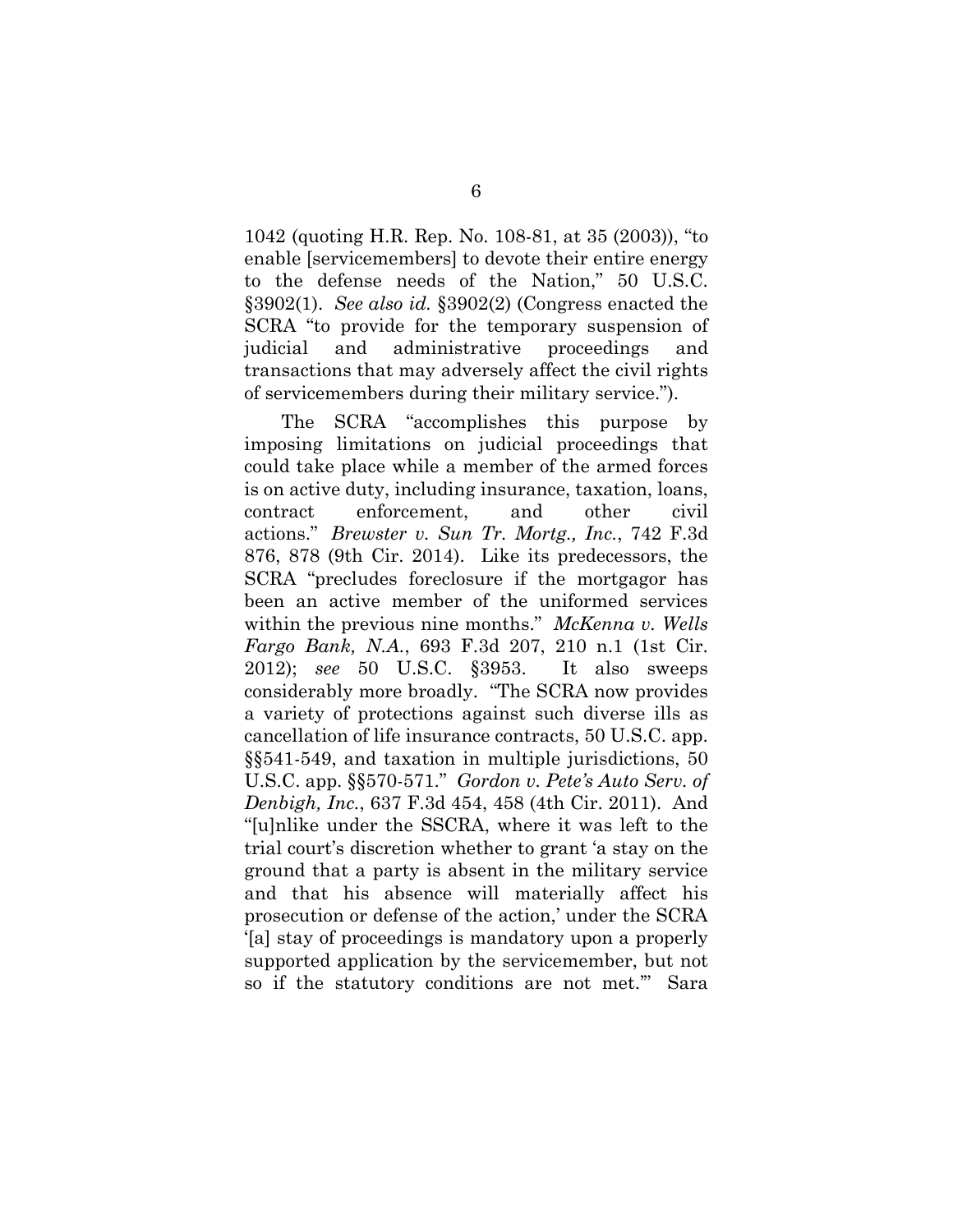Estrin, *The Servicemembers Civil Relief Act: Why and How This Act Applies to Child Custody Proceedings*, 27 L. & Ineq. 211, 214-15 (2009) (quoting *Martin v. Wagner*, 25 So.2d 409, 411 (Ala. 1946), then *In re Marriage of Bradley*, 137 P.3d 1030, 1034 (Kan. 2006)). The SCRA further "affords protection to … servicemembers" in each branch ("Army, Navy, Air Force, Marine Corps, and Coast Guard"), "including active-duty members, reservists, and National Guard members called to active duty." *Id.*

The protections of the SCRA and its predecessors have "always [been] liberally construed to protect those who have been obliged to drop their own affairs to take up the burdens of the nation." *Boone v. Lightner*, 319 U.S. 561, 575 (1943); *see also Le Maistre*, 333 U.S. at 6 (overturning a state tax sale by giving a broad construction to the Act in light of its "beneficient purpose," and noting that "the Act must be read with an eye friendly to those who dropped their affairs to answer their country's call"); *cf., e.g.*, *United States v. B.C. Enters., Inc.*, 696 F.Supp.2d 593, 596 (E.D. Va. 2010) ("[T]he government has a non-statutory right to sue under the SCRA which is supported by its strong interest in the national defense and its need to enforce statutes that protect the interests of those in the armed forces."), *aff'd*, 447 F.App'x 468 (4th Cir. 2011). That remains the case today as well.

### **II. Congress And The President Wield Vast Power Over State National Guards.**

In addition to overriding the ordinary operation of state courts and state law, Congress has used its war powers to regulate state militias and their members.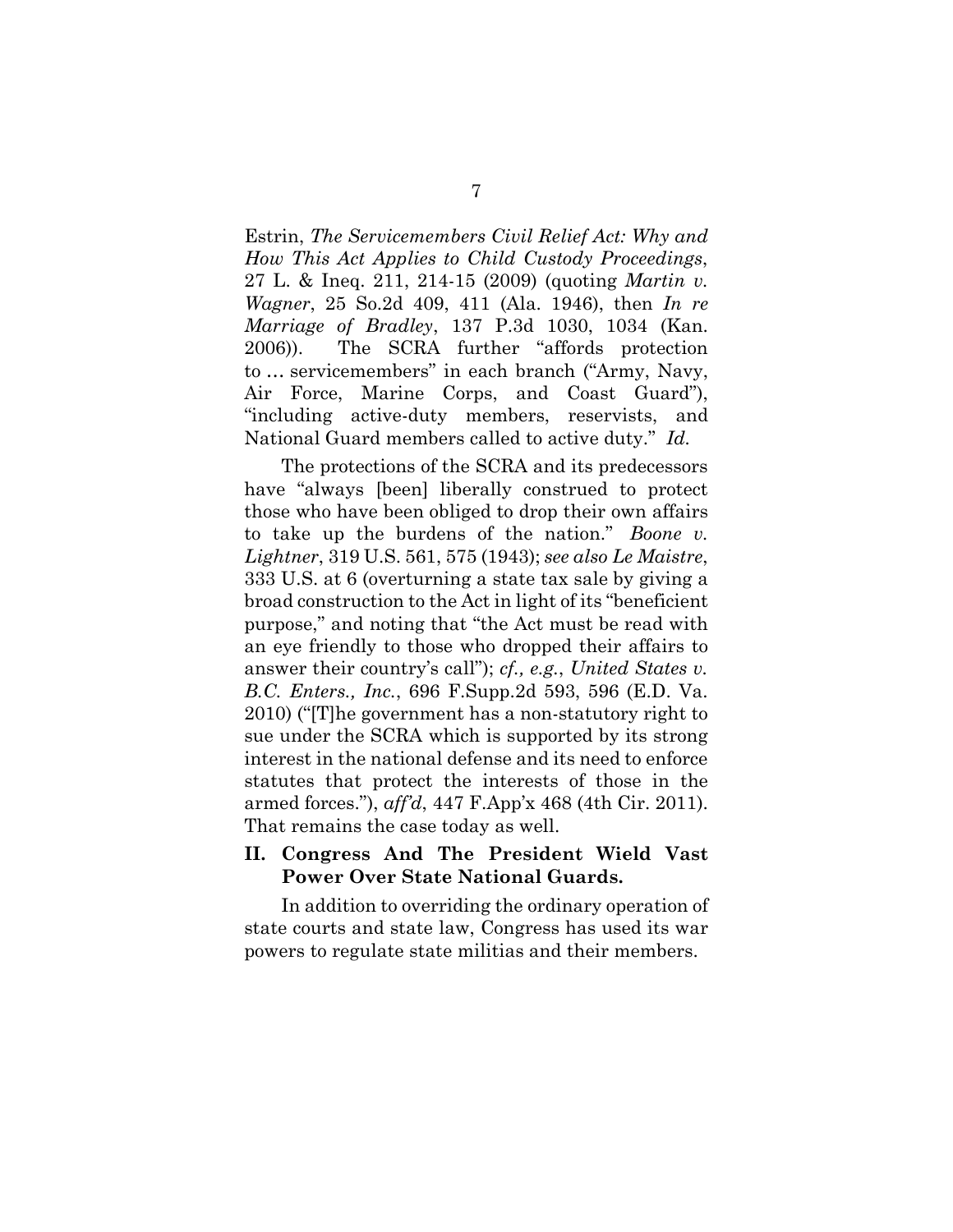Members of state National Guards have been required to enlist in the federal National Guard as well for nearly 90 years. *See* National Defense Act Amendments of 1933, Pub. L. No. 73-64, §18, 48 Stat. 153, 160-61. And the President may transfer them into federal service without gubernatorial consent. That was not always the case. In the Armed Forces Reserve Act of 1952, Congress provided that members of a state National Guard could not be transferred to "full-time duty in the active military service of the United States" for training abroad without the consent of the Governor. Pub. L. No. 476, §101, 66 Stat. 481, 481. This federalism-preserving law remained on the books, and worked with little fuss, through Vietnam. "But in 1985, the Governors of California and Maine refused to consent to training missions in Honduras for their National Guard members"—"which prompted Congress in the next year to eliminate the consent requirement" in a statute known as the Montgomery Amendment. Hirsch, *supra*, at 652; *see* Pub. L. No. 99- 661, §522, 100 Stat. 3816, 3871 (1986).

The Governor of Minnesota swiftly challenged the Montgomery Amendment on federalism grounds. According to the Governor, the Constitution permits the federal government to call up state National Guard members only for *domestic* emergencies, not for foreign service (and not in nonemergency situations). *Perpich v. Dep't of Def.*, 496 U.S. 334, 347 (1990). The Governor argued that giving force to the Montgomery Amendment would have "the practical effect of nullifying an important State power that is expressly reserved in the Constitution" in the Militia Clauses. *Id.* at 337, 351; *see* U.S. Const. art. I, §8, cls. 15-16. This Court unanimously "disagree[d]," upholding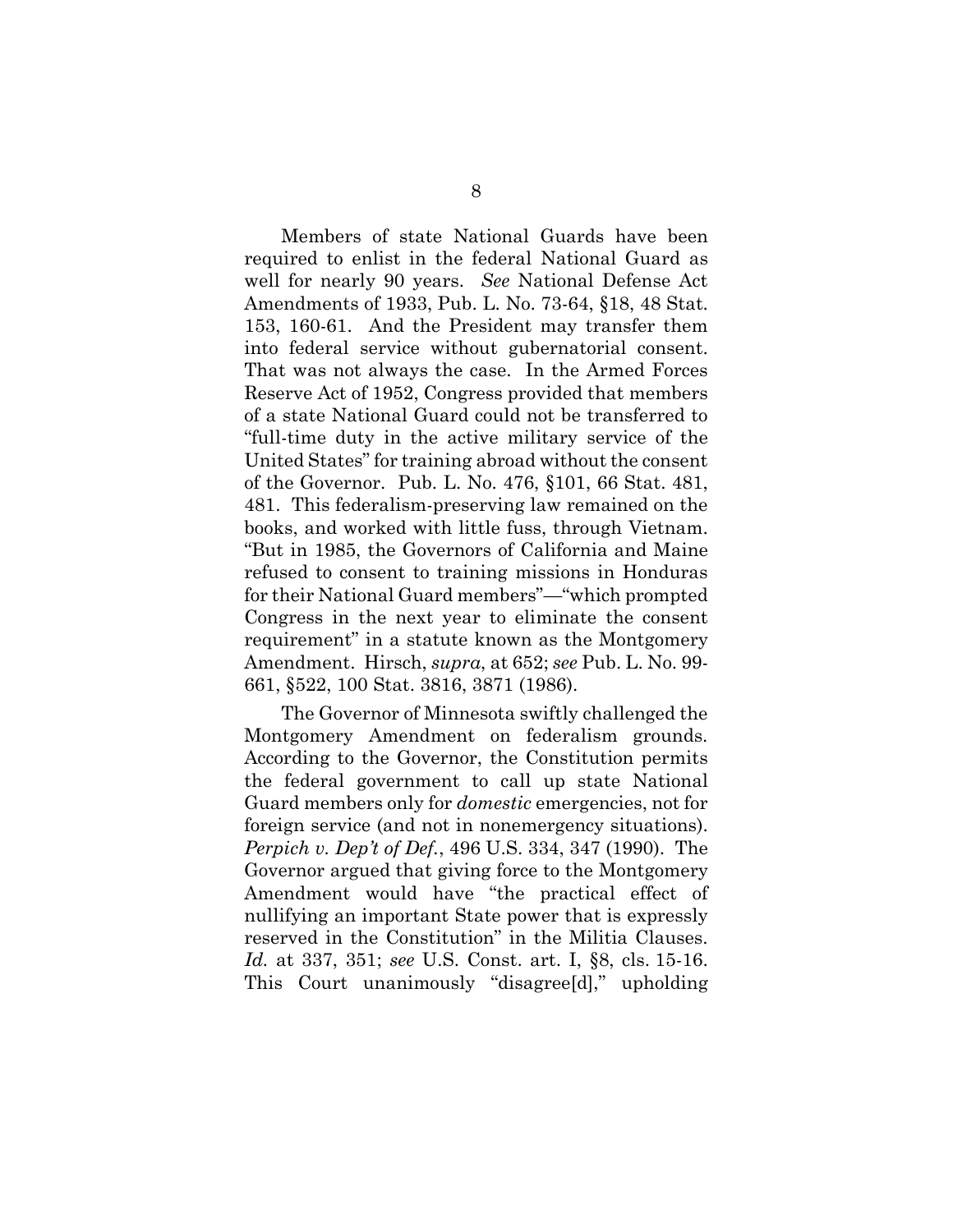Congress' decision in the Montgomery Amendment to allow the President to order members of state Guards to be transferred to active federal duty even without the consent of the state or a declaration of national emergency. *Perpich*, 496 U.S. at 331, 336-38.

Consistent with *Perpich*, challenges to the current Covid-19 vaccine mandate for members of state National Guards have met swift judicial rejection. "Nine vaccinations (now ten, with the COVID vaccination mandate) are required for all service members ... includ [ing] ... members of the Guard," and that such "military immunization mandates" "date back as far as General George Washington[.]" *Oklahoma v. Biden*, 2021 WL 6126230, at \*8-9 (W.D. Okla. Dec. 28, 2021). And all of them have been upheld as "valid and enforceable as applied to the Guard," even though the Guard is ordinarily commanded by state, not federal, officers. *Id.* at \*14. Yet the incursion on states' rights is both direct and palpable. Mandating what members of the Guard must put into their bodies treads on "state and local authorities['] … considerable power to regulate public health," which in other areas are proof against federal vaccination mandates. *Nat'l Fed'n of Indep. Bus. v. Dep't of Lab., Occupational Safety & Health Admin.*, 142 S.Ct. 661, 667 (2022) (Gorsuch, J., concurring); *see id.* at 666-67 (majority) (striking down federal vaccine mandate as to civilian workers). It also treads on state governors' own military powers over their own Guardsmen. *See Oklahoma*, 2021 WL 6126230, at \*9 ("Until such time as a unit of the Guard is 'federalized,' that is, ordered into federal service by the appropriate federal authority, the Commander in Chief of … the Oklahoma Guard … is the Governor."). Nevertheless,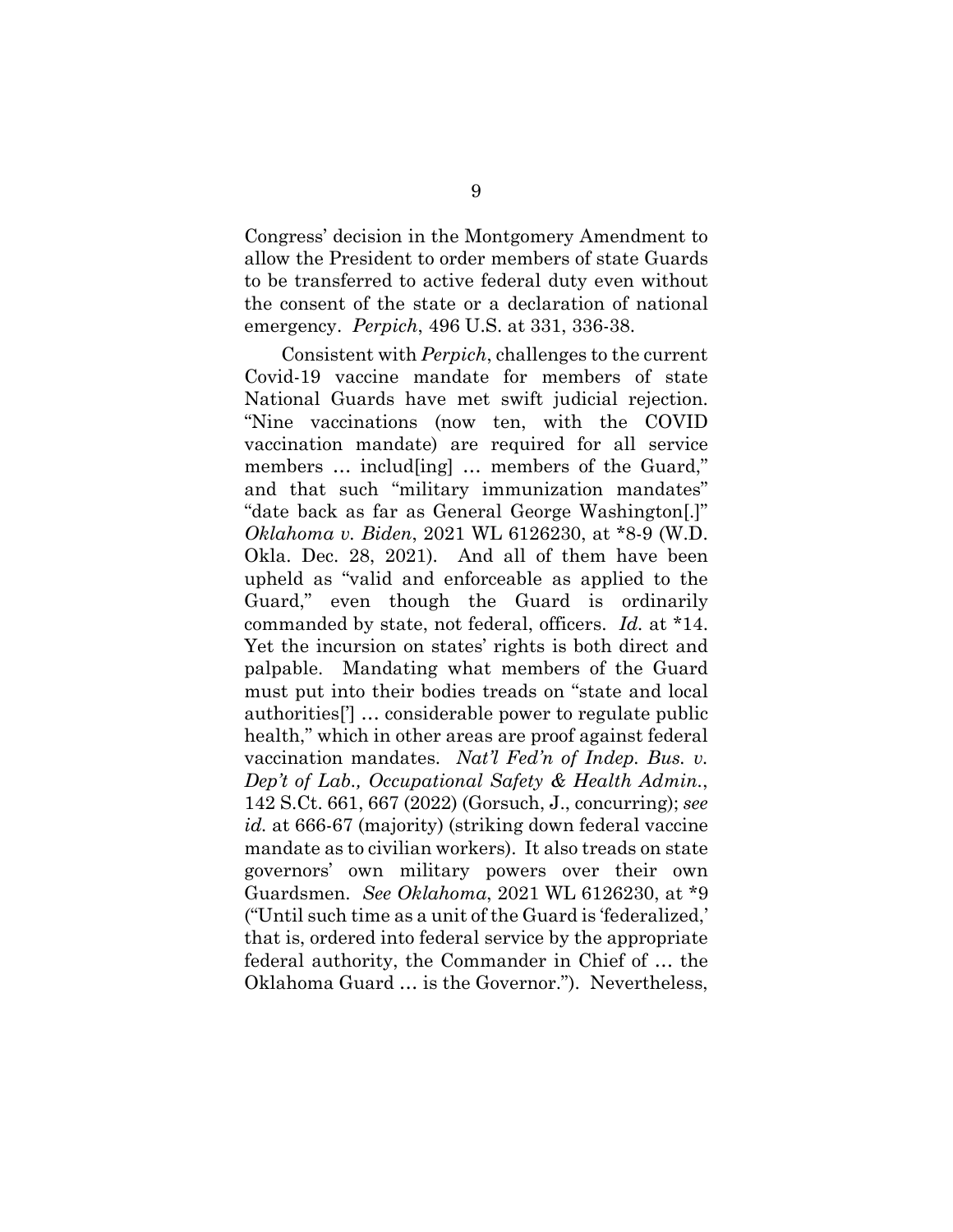whereas challenges to less sweeping mandates outside the military context have found success, challenges to the mandates for members of the Guard have all failed in light of the federal government's vast war powers.

## **III. Congress Has Used Its War Powers To Override Private Economic Ordering.**

The Nation has understood the relationship between economic power and military might from the beginning. As Hamilton put it, "the Union ought to be invested with full power to levy troops; to build and equip fleets; *and to raise the revenues which will be required for the formation and support of an army and navy*." *The Federalist* No. 23 (Alexander Hamilton) (emphasis added). Historians note that the American victory at the Battle of New Orleans owed a great deal to "American-forged cannons that were among the early fruits of the onrushing industrial revolution." Daniel Walker Howe, *What Hath God Wrought* xiv (2007).

In the intervening years, the federal government has often exercised its war powers to control and direct the economic might of the Nation. For example, "[i]n July 1864, the Philadelphia & Reading Railroad was seized and operated by the War Department … [as a] result of a strike by operating employees." George Cadwalader et al., *The Seizure of the Reading Railroad in 1864*, 111 Pa. Mag. of Hist. & Biography no. 1, 49 (1987). *See generally* Richard Franklin Bensel, *Yankee Leviathan: The Origins of Central State Authority in America, 1859-1877*, at 94-237 (1990).

Federal incursions into the economy in the name of war escalated in the twentieth century. Even before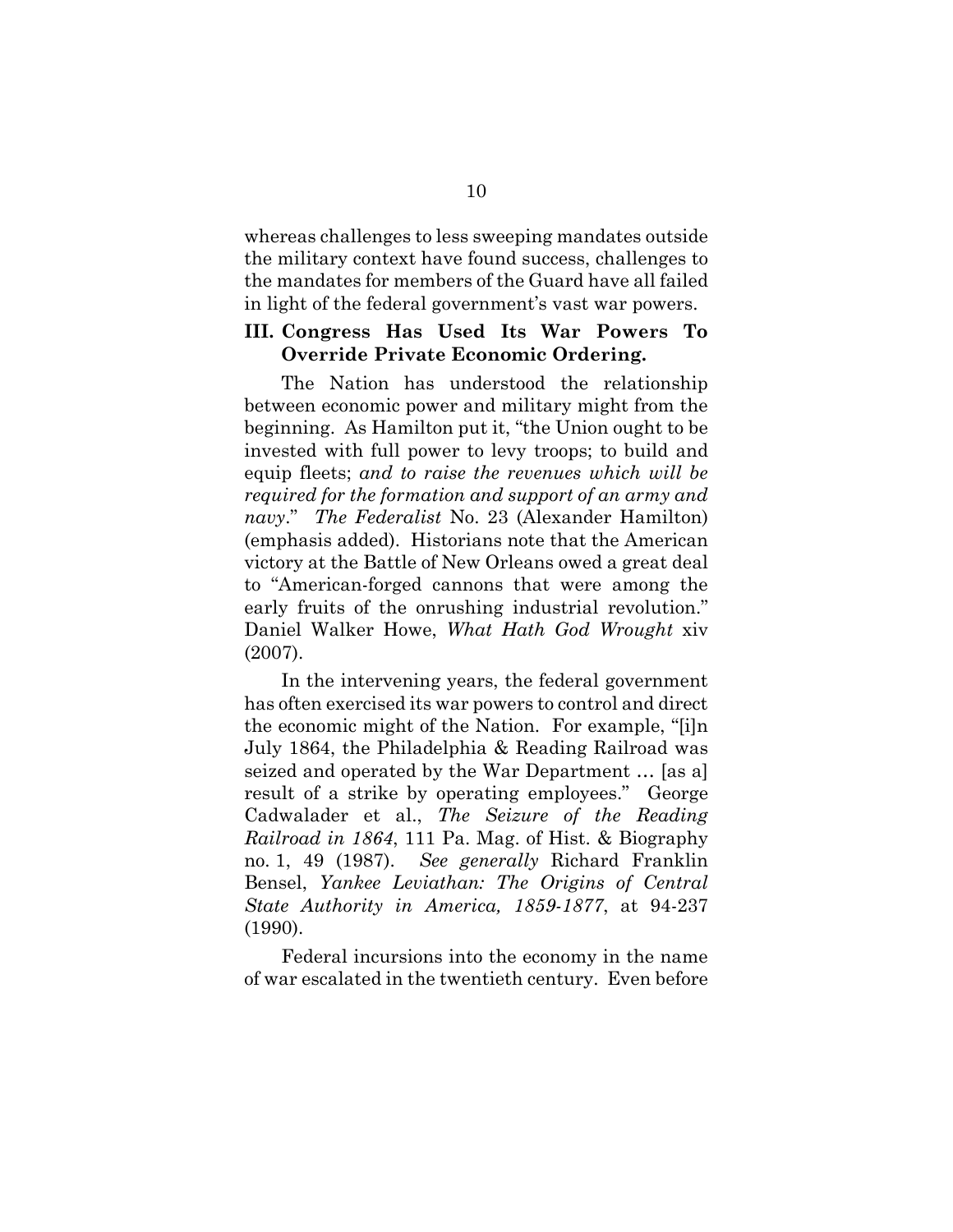formally entering World War I, Congress authorized the President "to take possession and assume control of any system or systems of transportation" in times of war, Act of August 29, 1916, Pub. L. No. 64-242, 39 Stat. 619, 645, which he did, Proclamation 1,419 (Dec. 26, 1917). Once the war began, federal regulation of the domestic economy took full swing. Congress enacted, *inter alia*, the Enemy Vessel Confiscation Joint Resolution, which allowed seizure of ships registered under enemy flag or owned by enemy corporation, ch. 13, 40 Stat. 75 (1917); the Emergency Shipping Fund Act, which created an agency to regulate the shipping industry soup to nuts, ch. 29, 40 Stat. 182 (1917); and the Trading with the Enemy Act, which prohibited commerce with enemy governments, corporations, and others, ch. 106, 40 Stat. 411 (1917). The most striking of all the statutes may well have been the Food and Fuel Control Act, commonly known as the Lever Act, which gave President Wilson nearplenary power "to regulate vast parts of the economy in furtherance of vast objectives." Matthew C. Waxman, *The Power to Wage War Successfully*, 117 Colum. L. Rev. 613, 651 (2017); *see* Pub. L. No. 65-41, §1, 40 Stat. 276, 276 (1917) (delegating to the President the authority "to make such regulations and to issue such orders as are essential").[2](#page-20-0)

The third branch of government repeatedly blessed such measures necessary to have a "fighting constitution" in the twentieth century. Charles E. Hughes, *War Powers Under the Constitution*, 40 Ann.

<u>.</u>

<span id="page-20-0"></span><sup>2</sup> President Wilson also created an alphabet soup of committees and boards to regulate private industry (more than a decade before the New Deal). *See* Waxman, *supra*, at 637 n.126.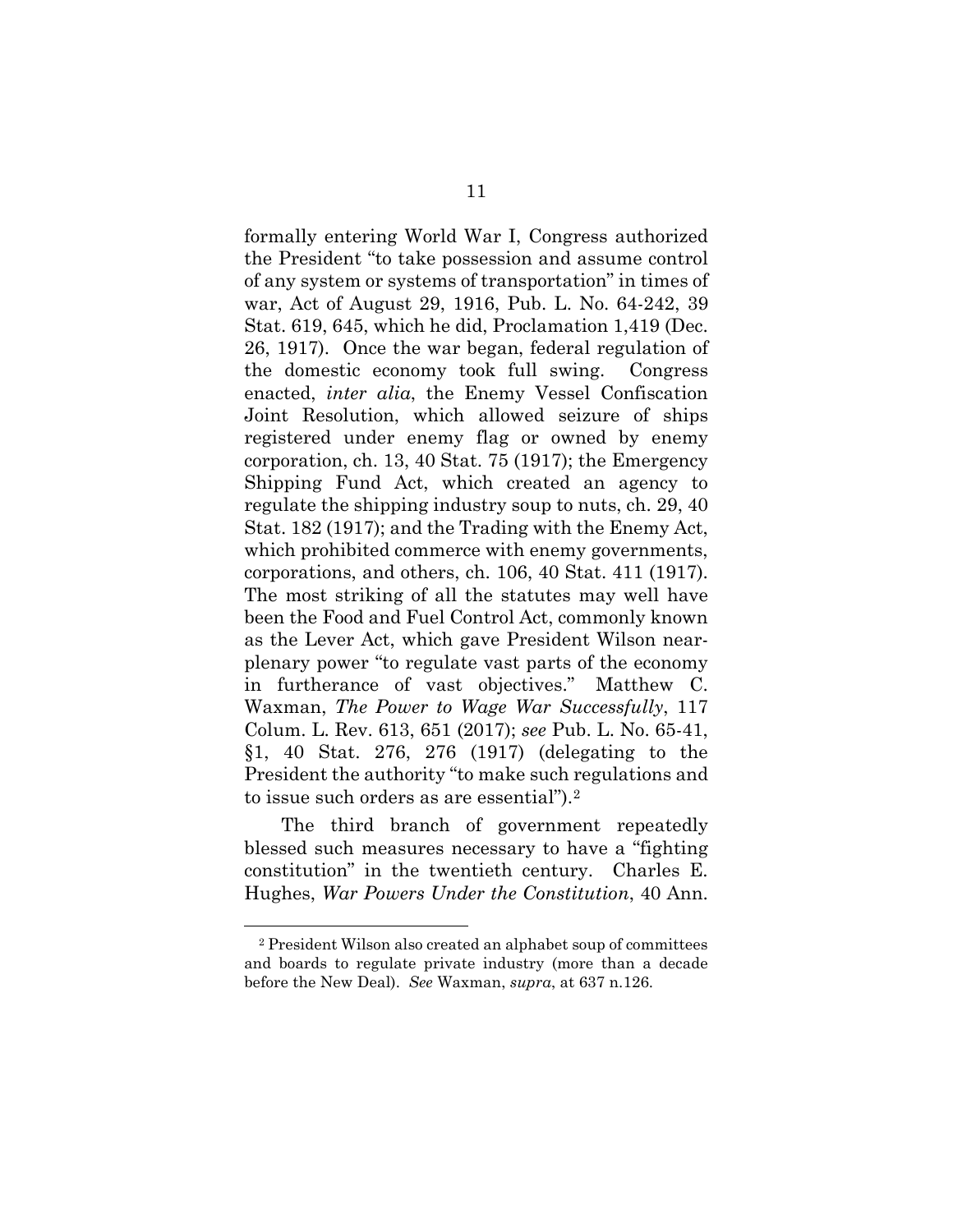Rep. A.B.A., 1917, at 248; *see, e.g.*, *United States v. Chem. Found., Inc.*, 272 U.S. 1, 11-14 (1926) (upholding seizure and disposal of patents under the Trading with the Enemy Act and delegated Presidential authority to determine the terms of sale of enemy property); *Hamilton v. Ky. Distilleries & Warehouse Co.*, 251 U.S. 146, 156-61 (1919) (upholding wartime prohibition); *Dakota Cent. Tel. Co. v. South Dakota*, 250 U.S. 163, 183 (1919) (upholding seizure of communications networks); *N. Pac. Ry. Co. v. North Dakota ex rel. Langer*, 250 U.S. 135, 149-52 (1919) (upholding seizure of railroads); *see also United States v. L. Cohen Grocery Co.*, 255 U.S. 81, 86-93 (1921) (reversing criminal convictions on grounds of vagueness, but not questioning Congress' power to authorize regulation of food pricing). And as the date and circumstances of many of these cases show, the federal government's war powers were not deemed to end when formal hostilities ceased. Waxman, *supra*, at 658-71.

These assertions of authority were *even broader* than they might at first appear, because, at the time they were made, Congress' peacetime authority over the economy did not extend nearly so far as it does today. "Substantive due process rights of the Fifth and Fourteenth Amendments were generally understood during that period to bar, respectively, federal and state regulation of 'private' activities." Waxman, *supra*, at 653. Thus, for instance, the Lever Act's sweeping regulation of food prices is all the more startling when one considers it was still twenty-five years before this Court upheld the federal regulations on Farmer Filburn's corn. *Wickard v. Filburn*, 317 U.S. 111, 128-29 (1942). And yet, even in the *Lochner*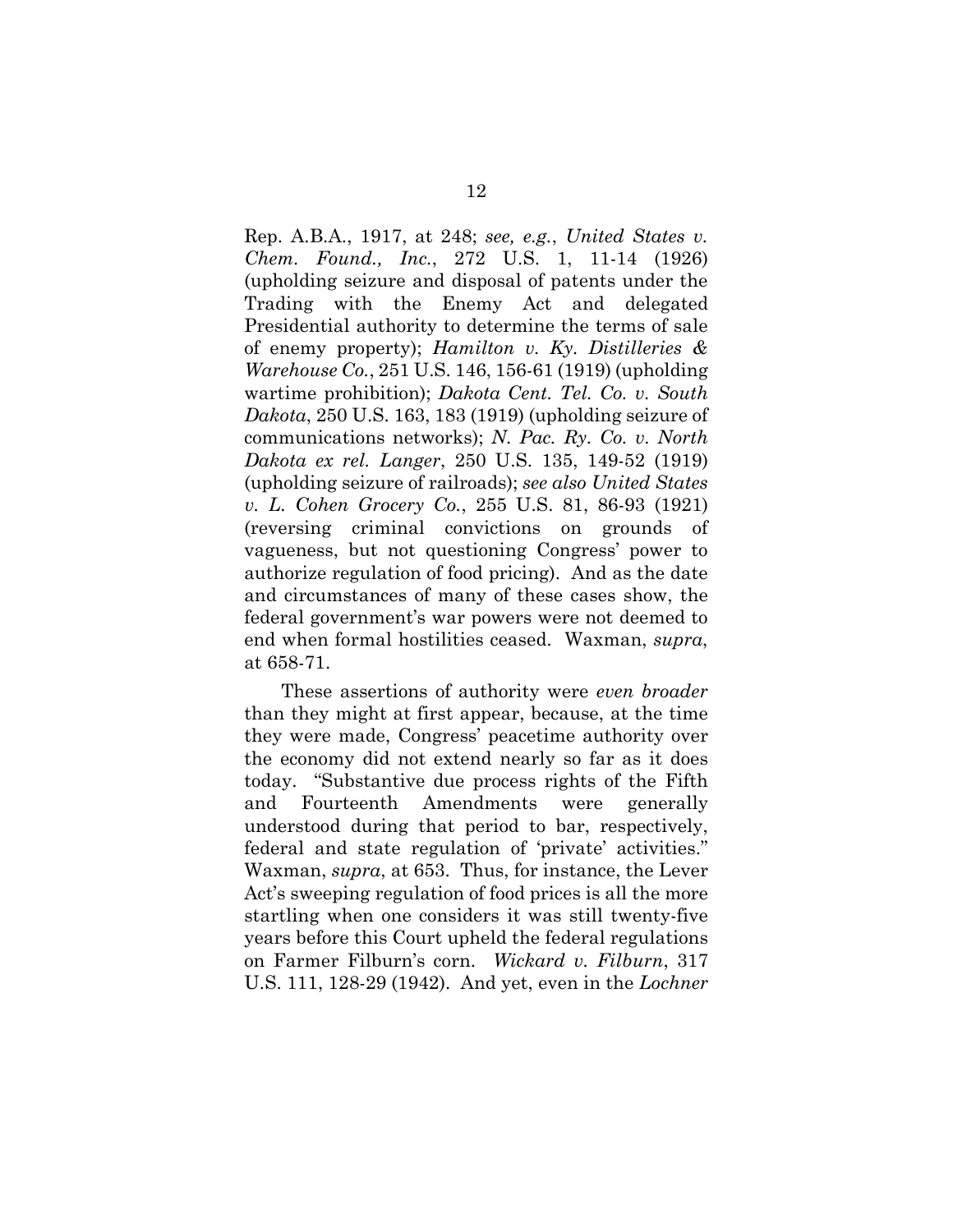era, government action under the war powers "cover[ed] practically every enterprise and activity within the country." Clarence A. Berdahl, *War Powers of the Executive in the United States* 204 (1921).

As with World War I, economic control pursuant to the war powers ratcheted up during World War II. Indeed, it began even before the U.S. entered the war; by the time "war was declared on December 8, 1941, the increasing tempo of economic mobilization and the inability of management and labor to reconcile differences had already caused the President to take over the operation of a large shipyard and an airplane parts factory, and temporarily police a third enterprise." Note, *American Economic Mobilization: A Study in the Mechanism of War*, 55 Harv. L. Rev. 427, 506 (1942); *see also United States v. City of Chester*, 144 F.2d 415, 419 (3d Cir. 1944) ("Nor can it be considered necessary that the United States must be at war in order that Congress and the Executive possess the constitutional sanction to prepare for it."). In June 1940, Congress passed an act authorizing the President to decree that military orders and contracts "take priority over all deliveries for private account or for export." Exec. Order 8,612, 5 Fed. Reg. 5,143 (Dec. 15, 1940); *see* Act of June 28, 1940, Pub. L. No. 76-671, §2(a), 54 Stat. 676, 676. And in May 1941, Congress empowered the President to allocate materials in short supply "in such manner and to such extent as he shall deem necessary or appropriate in the public interest and to promote the national defense." Act of May 31, 1941, Pub. L. No. 77-89, 55 Stat. 236; *see* Mariano-Florentino Cuéllar, *Foreword— Administrative War*, 82 Geo. Wash. L. Rev. 1343, 1369 (2014) (discussing these delegations).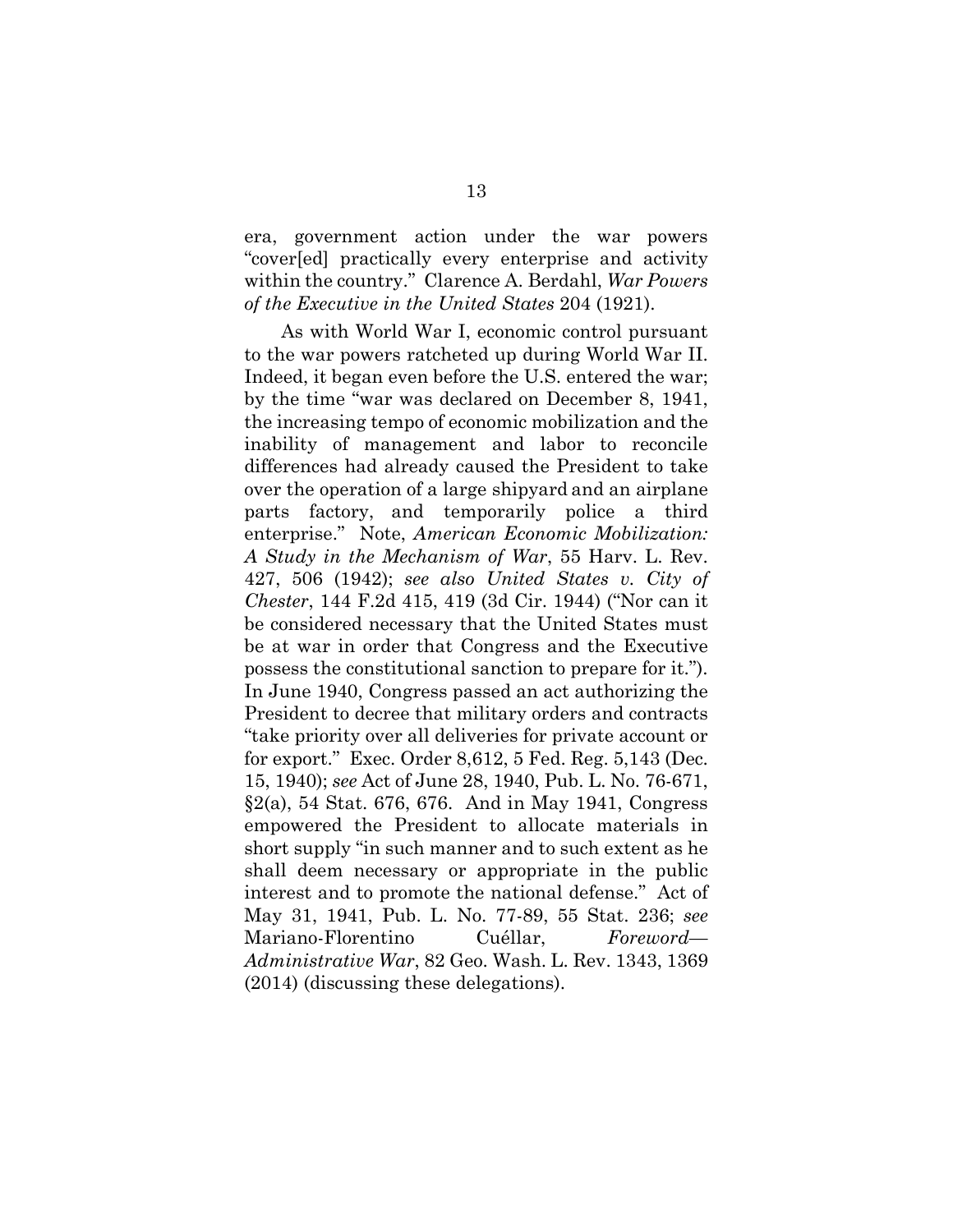Once America joined the war, "the [Emergency Price Control Act of 1942 ("EPCA")] entrusted [the Office of Price Administration ("OPA")] with virtually boundless discretion to set prices across the entire economy." James R. Conde & Michael S. Greve, Yakus *and the Administrative State*, 42 Harv. J.L. & Pub. Pol'y 807, 810-11 (2019). Moreover, such ceiling prices would be the presumptive measure of just compensation for takings under the Fifth Amendment, *see United States v. Commodities Trading Corp.*, 339 U.S. 121, 125 (1950) (citing "congressional purpose and the necessities of a wartime economy"), even when that was frequently far below fair market value, *see* Robert Braucher, *Requisition at a Ceiling Price*, 64 Harv. L. Rev. 1103, 1109 (1951). Meanwhile, under the Second War Powers Act in 1942, "the President's power grew further to encompass the allocation of any 'material or facilities' whenever the President believed that the fulfillment of requirements for the defense of the United States would result in a shortage in the supply of such material or facilities." Cuéllar, *supra*, at 1369 (quoting Pub. L. No. 77-507, 56 Stat. 176 (1942)).

Again, the third branch blessed this and other forms of wartime economic control. *See, e.g.*, *Lichter v. United States*, 334 U.S. 742, 757-59 (1948) (upholding the compelled renegotiation of private contracts for war supplies). "In *United States v. Delano Park Homes*, [146 F.2d 473 (2d Cir. 1944),] Judge Learned Hand held that wartime restrictions on the use of land justified putting a low value on it in condemnation proceedings…. Other lower courts took the same view, and limited just compensation to prevailing prices in 'voluntary' sales, even though the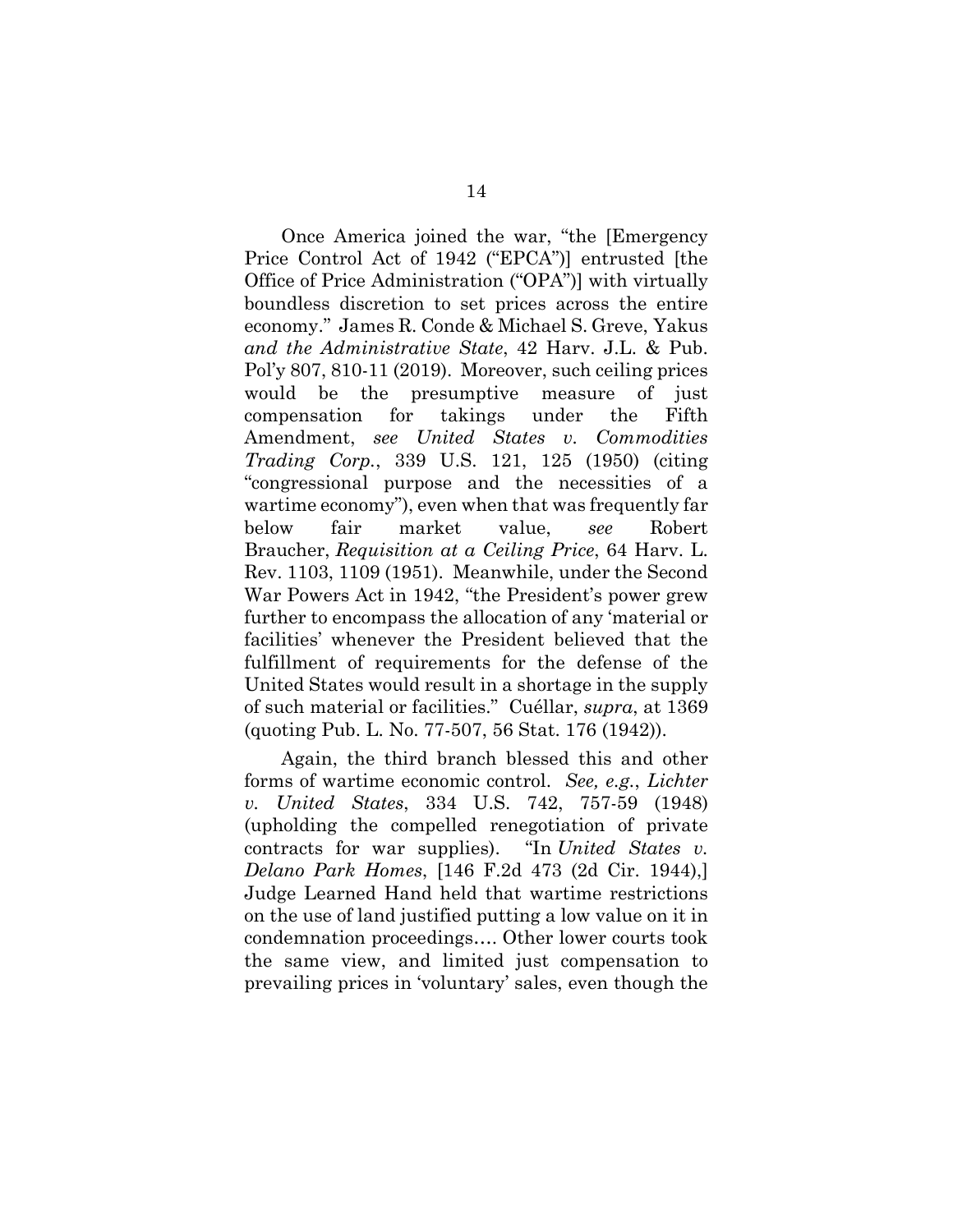Government fixed the price and forbade sales to anyone but the Government." Braucher, *supra*, at 1105-06; *see id.* at 1106 n.15 (collecting cases).

Indeed, the courts blessed exercises of the federal government's war powers even when they overrode traditional state and local authority. For example, "local building regulations" were held to give way to "building emergency housing to house war workers in Chester[, Pennsylvania]." *City of Chester*, 144 F.2d at 416. Similarly, in *Case v. Bowles*, 327 U.S. 92 (1946), this Court "reaffirmed the original understanding of the Constitution that even core state functions must take a backseat to the federal war powers," Hirsch, *supra*, at 651, upholding an OPA injunction that prohibited the State of Washington from selling timber from state land in a manner that complied with state law. 327 U.S. at 100-02. The Court continued to uphold federal incursions in economic realms long left to the states even after hostilities ended. *See, e.g.*, *Woods v. Cloyd W. Miller Co.*, 333 U.S. 138 (1948) (upholding federal statute that limited the rent that could be charged for certain housing accommodations).

Congress did not stand down in the exercise of its wartime powers after the war ended—and some powers it did relinquish soon were revived for Korea and the Cold War that followed. The centerpiece of this effort was the Defense Production Act of 1950 ("DPA"), currently 50 U.S.C. §§4501 *et seq.* The DPA originally "granted broad authority to the President to control national economic policy … among other powers, to demand that manufacturers give priority to defense production, to requisition materials and property, to expand government and private defense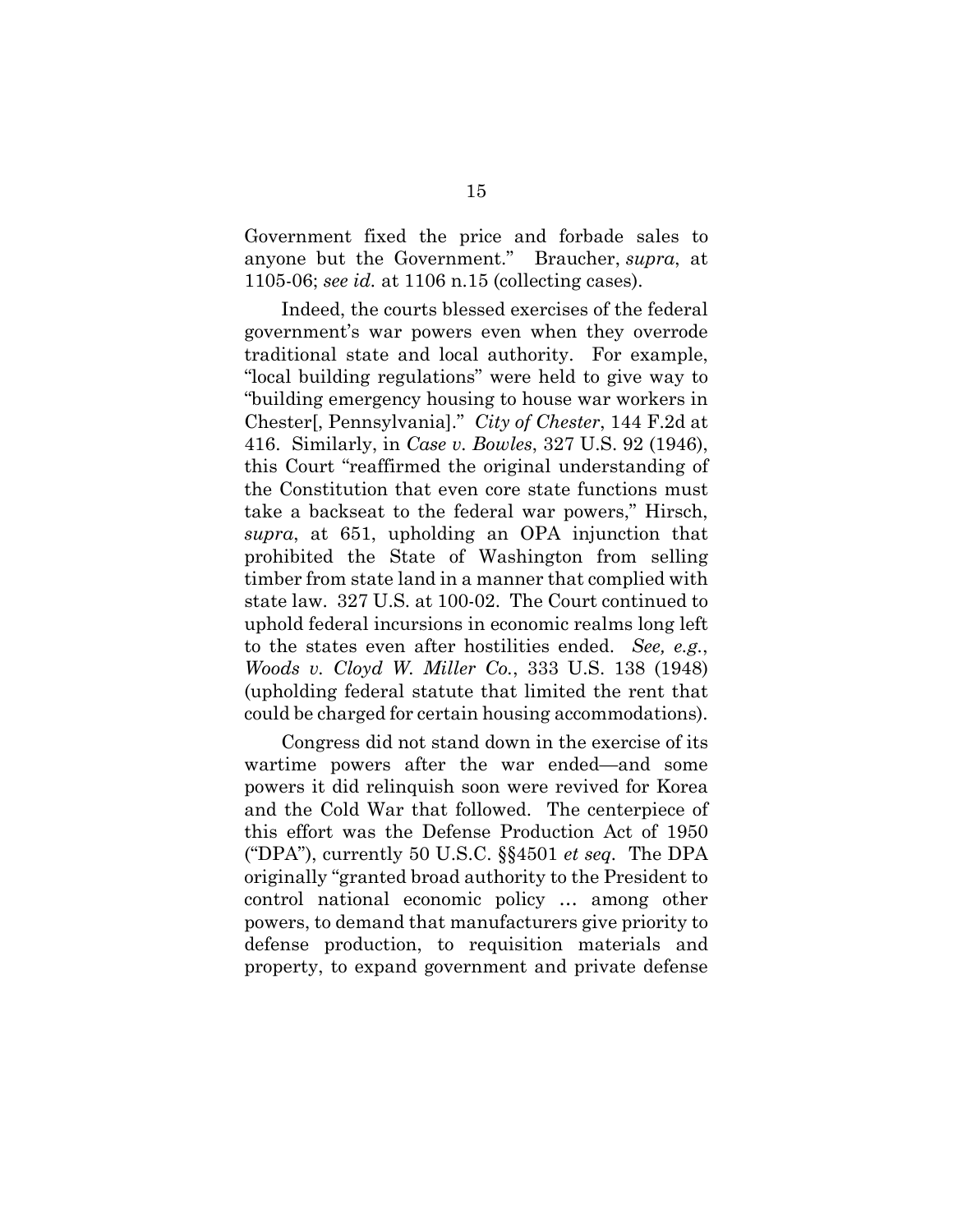production capacity, ration consumer goods, fix wage and price ceilings, force settlement of some labor disputes, control consumer credit and regulate real estate construction credit and loans, [and] provide certain antitrust protections to industry." Cong. Research Serv., *The Defense Production Act of 1950*, at 2 (Mar. 2, 2020). Though substantial portions of the original DPA were repealed in 1953, what remained has been renewed more than fifty times and remains in force. The modern DPA authorizes the President to, *e.g.*, force private industries to accept and/or prioritize defense contracts over other customers or block foreign corporate mergers. *Id.* at i. The Act was used throughout the Cold War and beyond, and it was recently put to use to (among other things) accelerate production of Covid-19 vaccines. *See* Sidney Lupkin, *Defense Production Act Speeds Up Vaccine Production*, NPR (Mar. 13, 2021), https://n.pr/3Hoagvo.

The above are merely a sample of the economic powers exercised by the federal government during the bloody wars and cold conflicts of the twentieth century and the twilight struggles of the twenty-first. Cataloguing the uses of such power in detail would require more space than this brief affords, but there can be no doubt of their immense depth and breadth.

## **IV. This Court Has Long Upheld Congress' Power To Conscript Americans Into Service.**

There is perhaps no more profound intrusion on individual liberty than being conscripted into military service and shipped off to war. Yet the Constitution "fully, completely, [and] unconditionally," *Lichter*, 334 U.S. at 765 n.4, grants Congress power to "raise and support Armies" and "provide and maintain a Navy,"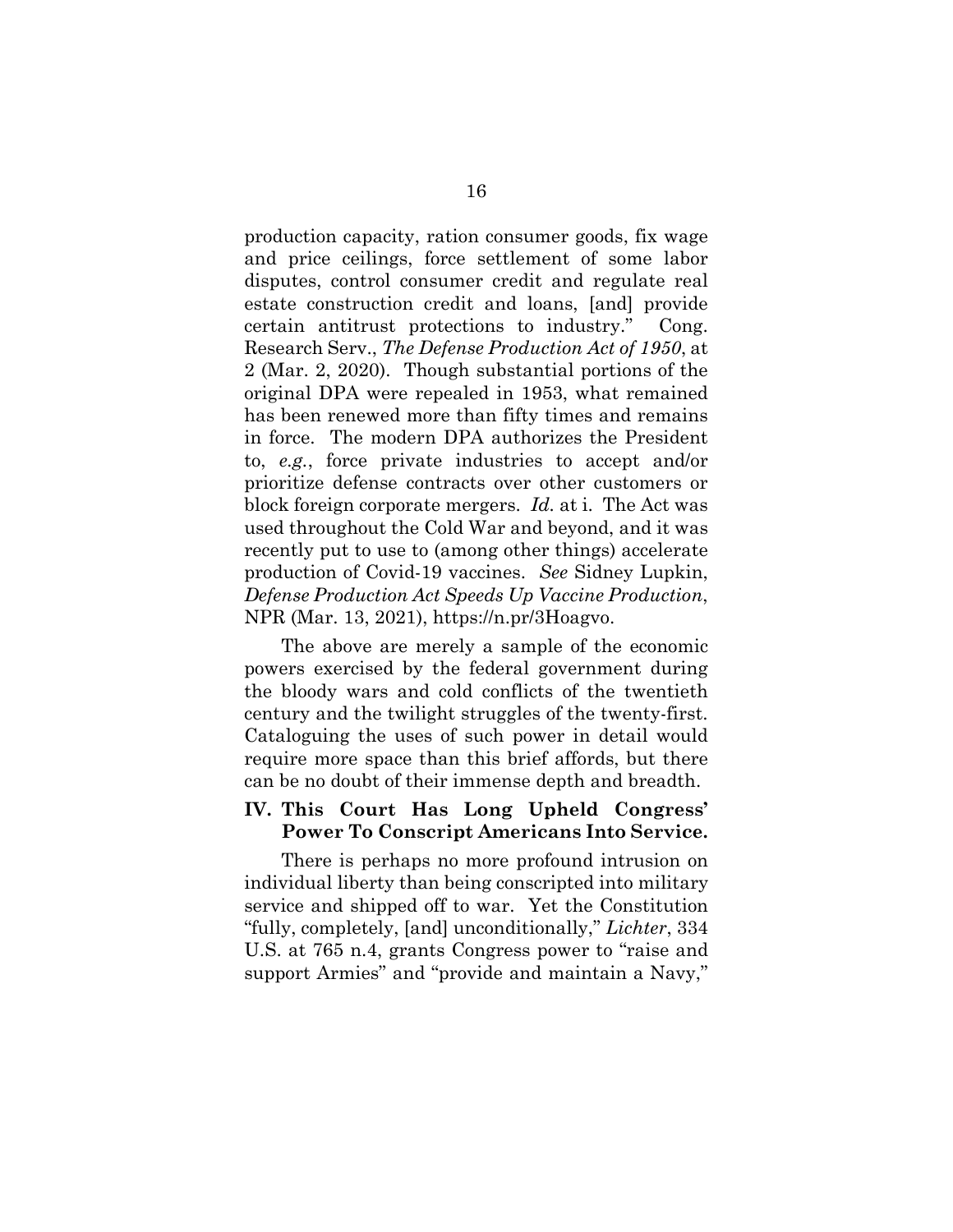U.S. Const. art. I, §8, cls. 12-13, and this Court has long upheld exercises of the conscription power.

Congress' conscription power did not arise out of whole cloth in the Constitution; it followed the English practice of impressment. Impressment was seen as "perhaps the greatest anomaly in [England's] laws" and an "exception to personal freedom." 2 *May's Const. History of England* 259-60. Yet it "ha[d] always existed in England." *Kneedler v. Lane*, 45 Pa. 238, 291 (1863). As far back as 1378, "mariners [were] arrested and retained for the king's service." 1 Blackstone, *Commentaries*, at 418-19. By the mid-sixteenth century, impressment was a formalized legal practice. F.W. Maitland, *The Constitutional History of England* 278 (1st ed. 1908). And, in the Elizabethan era, the Crown often demanded of lords-lieutenant a quota of troops to be met only through impressment. Correlli Barnett, *Britain and Her Army 1509-1970: A Military, Political and Social Survey* 41 (1970).

Consistent with these English antecedents, forms of conscription were common in colonial America. *See* Allan R. Millett et al., *For the Common Defense* 3 (3d ed. 2012) ("Colonial laws regularly declared that all able-bodied men between certain ages automatically belonged to the militia."). During the Revolution, states conscripted citizens to fill troop quotas set by Congress. *See* John R. Van Atta, *Conscription in Revolutionary Virginia*, 92 Va. Mag. of Hist. & Biography 263, 263 (1984). And the practice continued well after the Constitution's ratification.

To be sure, no draft was successfully implemented until the Civil War, but that was largely contingent. Washington, for instance, requested a draft, only to be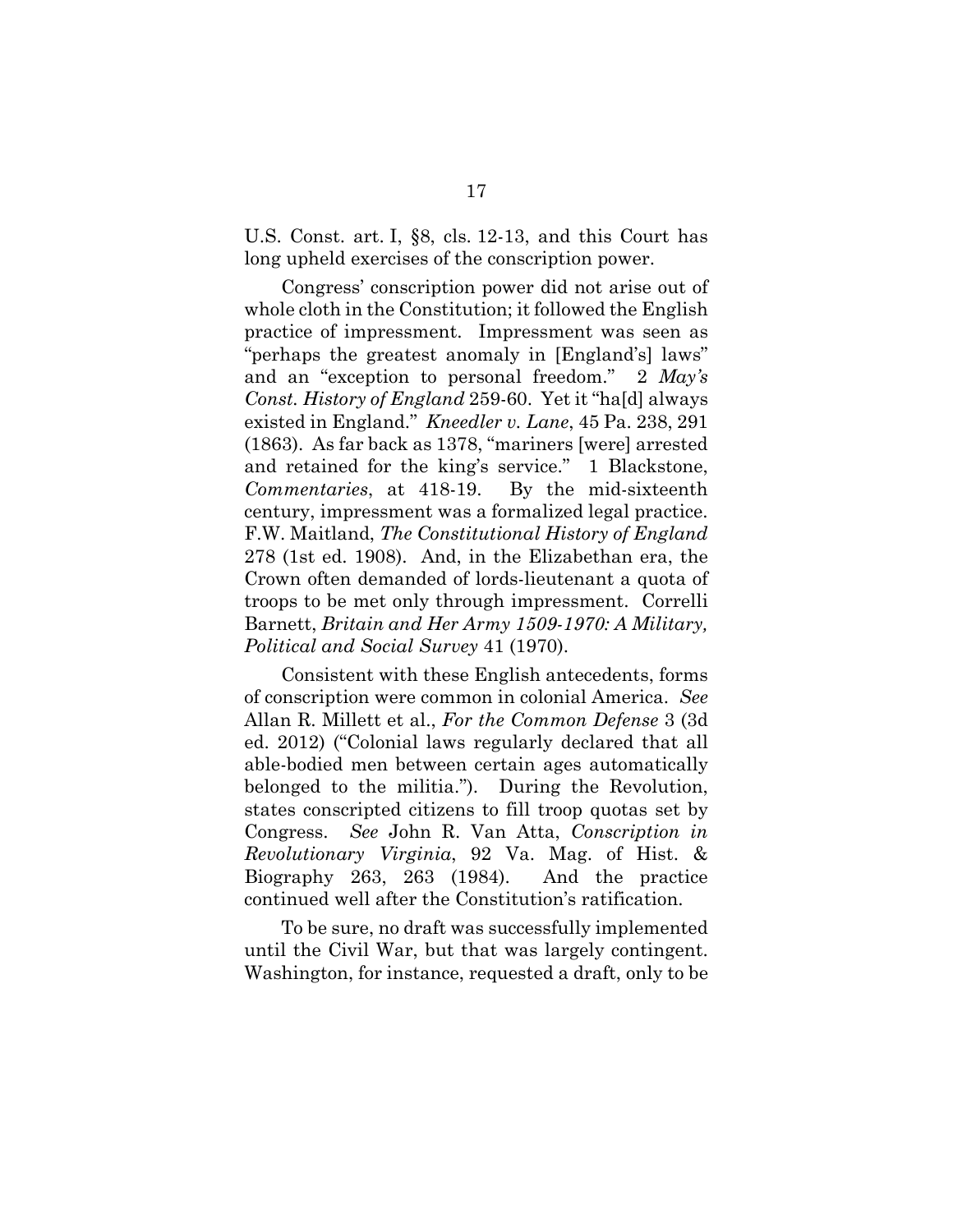rebuffed by a Congress that deemed it unnecessary to meet the military needs of the day. *See* Letter from George Washington to the Committee of Congress with the Army, in 10 *The Writings of George Washington* (John C. Fitzpatrick ed. 1932), at 362, 366. Madison and Monroe likewise proposed a draft during the War of 1812, but the war ended before Congress took up the issue in earnest. *See* John W. Chambers II, ed., *The Oxford Companion to American Military History* 180 (Oxford University Press 1999).

That changed after the southern states seceded. Facing an existential threat to the Union (and, of course, to the plan of the Convention), Congress turned to a national draft to provide fresh manpower. In 1863, Congress enacted the Conscription Act, which required the enrollment of all male citizens ages 20- 45. ch. 75, 12 Stat. 731. As Lincoln then explained, the power to raise and support armies "is not a power to raise armies if State authorities consent, nor if the men to compose the armies are entirely willing." Abraham Lincoln, *Opinion on the Draft, Aug. 15, 1863*, in 2 *Abraham Lincoln: Complete Works* 388, 389 (John G. Nicolay & John Hay eds., 1920). Rather, "it is a power to raise and support armies given to Congress by the Constitution without an 'if.'" *Id.*

The issue came to a head during the Great War. One month after entering World War I, Congress enacted the Selective Service Act of 1917, Pub. L. No. 65-12, 40 Stat. 76. The Act required all male citizens aged 21-30 to register for the draft upon presidential proclamation, and it delegated to the Executive the authority to determine which ones would be called into compulsory military service. *See* Matthew Waxman,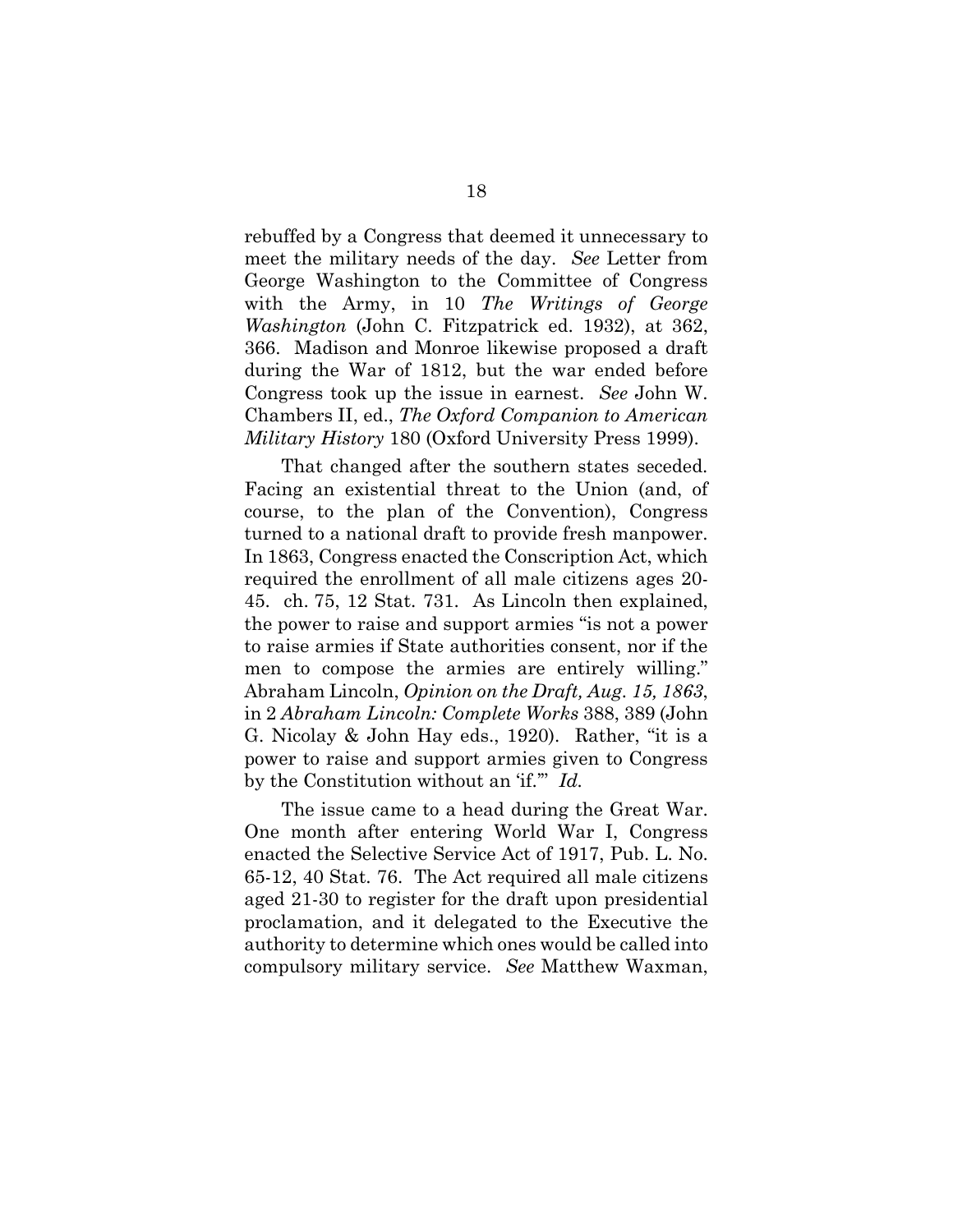#### *Remembering the Selective Draft Law Cases*, Lawfare (Jan. 7, 2022), [https://bit.ly/3okTtln.](https://bit.ly/3okTtln)

The Act was controversial, to say the least. But it was not without its defenders. Charles Evan Hughes, the former Associate Justice (and future Chief Justice of the United States) who just had narrowly lost the 1916 presidential election, passionately defended the constitutionality of the Act. In a famous speech, he proclaimed that "[t]he power to wage war is the power to wage war successfully." Hughes, *supra*, at 238. Because the federal government clearly has power to wage war abroad, Hughes maintained it must have the power to create an army capable of doing so effectively. Waxman, *supra*, at 648. And if, a modern expeditionary army of sufficient size and composition can be assembled only by way of selective conscription, as was by then the case, then this power must be lodged in the federal government. Hughes thus concluded that "[t]here is no limitation upon the authority of Congress to create an army and it is for the President as Commander-in-Chief to direct the campaigns of that army wherever he may think they should be carried on." Hughes, *supra*, at 238.

This Court ultimately agreed. *See, e.g.*, *Hamdi v. Rumsfeld*, 542 U.S. 507, 536 (2004) ("The war power "is a power to wage war successfully.'" (quoting *Home Building & Loan Ass'n v. Blaisdell*, 290 U. S. 398, 426 (1934))); *Lichter*, 334 U.S. at 780-82; *see also In re Yamashita*, 327 U.S. 1, 12 (1946). Indeed, the Court took to quoting Hughes' maxim "so extensively [that] it was as if the [Court] were reprinting the speech officially into [its] records." Waxman, *supra*, at 616- 17, 658 & n.255.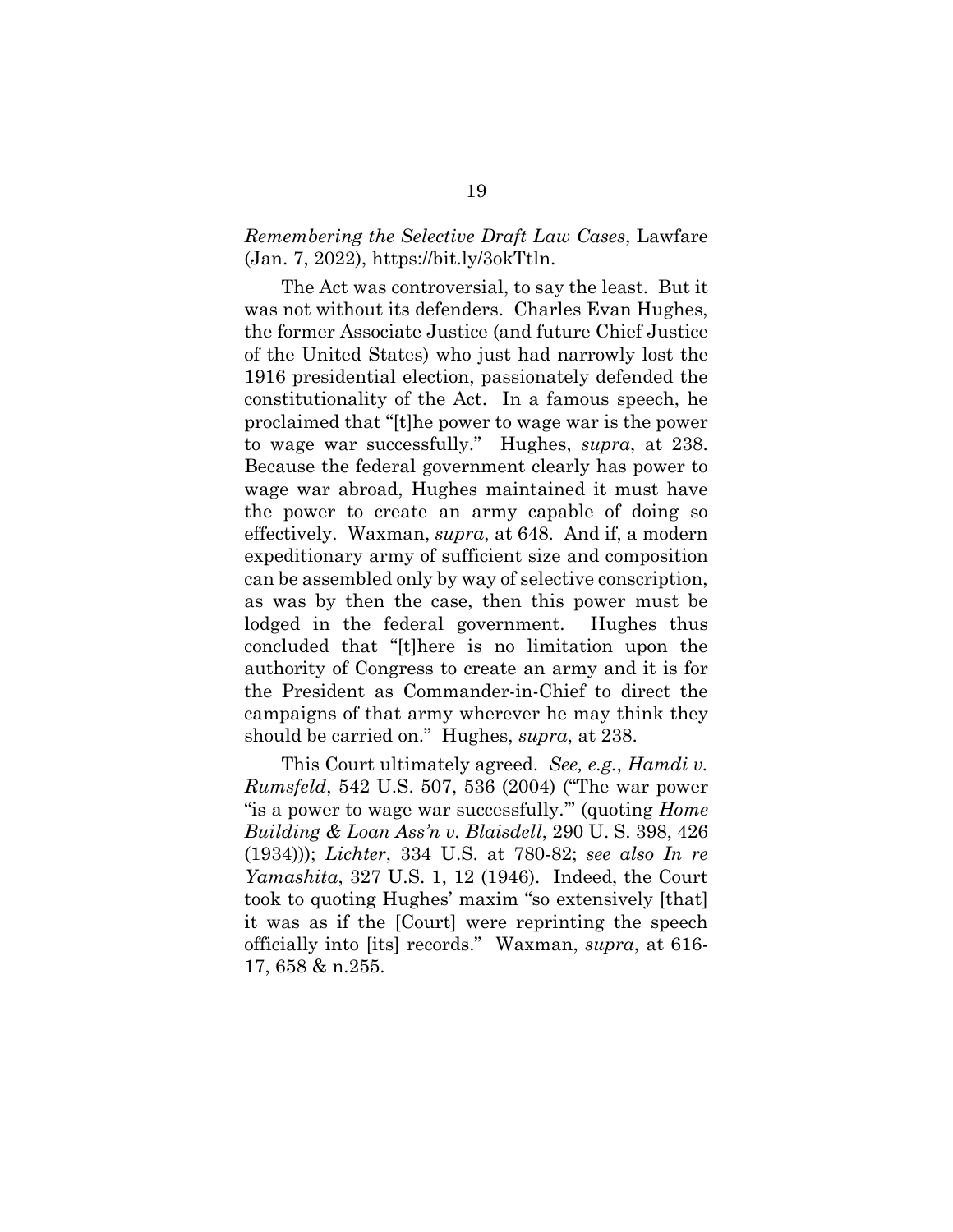What is more, the Court unanimously upheld the draft in a set of challenges grouped as the *Selective Draft Law Cases*, 245 U.S. 366 (1918), the year after Hughes' speech. The Court held that the Raise and Support Clause and Necessary and Proper Clause give Congress wide latitude to assemble an army by means it sees fit. Waxman, *Remembering the Selective Draft Law Cases*, *supra*. The "army sphere … embraces … complete authority" of Congress, and "the duty of exerting the power thus conferred in all its plenitude … was wisely left to depend upon the discretion of Congress as to the arising of the exigencies which would call it in part or in whole into play." *Selective Draft Law Cases*, 245 U.S*.* at 382-83. The Court noted that the Fourteenth Amendment "broadened the national scope of the government under the Constitution by causing citizenship of the United States to be paramount and dominant." *Id.* at 389.

Congress again turned to conscription in 1940 even before the attack on Pearl Harbor. The Selective Training and Service Act of 1940 was the nation's first peacetime draft, requiring all men ages 21-36 to register. Pub. L. No. 76-783, §3(a), 54 Stat. 885, 885- 86. Despite being a peacetime law, the Act survived a series of challenges to its constitutionality. *See, e.g.*, *United States v. Lambert*, 123 F.2d 395 (3d Cir. 1941); *United States v. Herling*, 120 F.2d 236 (2d Cir. 1941); *United States v. Garst*, 39 F.Supp. 367 (E.D. Pa. 1941); *United States v. Rappeport*, 36 F.Supp. 915 (S.D.N.Y. 1941); *United States v. Cornell*, 36 F.Supp. 81 (S.D. Idaho 1940). This Court ultimately made clear that the Act was constitutional under the federal "war powers"—and, indeed, was "part of a national policy adopted in time of crisis in the conduct of total global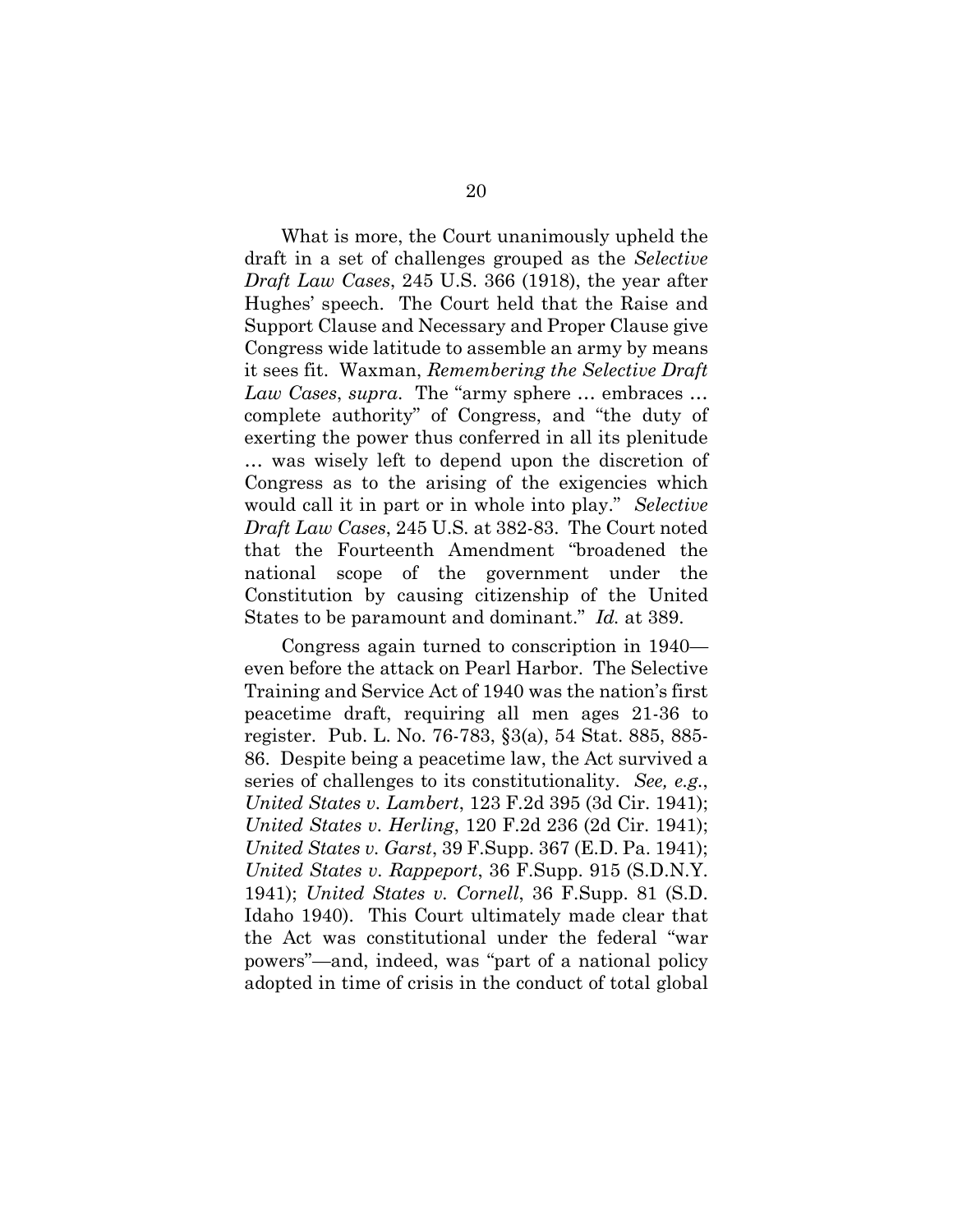warfare by a nation dedicated to the preservation, practice and development of the maximum measure of individual freedom consistent with the unity of effort essential to success." *Lichter*, 334 U.S. at 754-55.

That has remained the law of land through Vietnam and today. Despite the severe incursion on individual liberty that conscription entails, Congress' power to impress Americans into military service is, and long has been, both plenary and beyond dispute even vis-à-vis the ordinary police powers of the states, *see, e.g.*, *Tarble's Case*, 80 U.S. (13 Wall.) 397, 408-09 (1872) (declaring that it is entirely up to the federal government to "determine, without question from any State authority, how the armies shall be raised").

#### **CONCLUSION**

The Framers left to posterity a Constitution that, while limiting the powers of the general government in many ways, ensured that the Nation could endure by conferring powers great and vast on Congress and the President when it comes to war. Nearly half of the powers enumerated in Article I, section 8, "are devoted in whole or in part to specification of powers connected with warfare." *Johnson v. Eisentrager*, 339 U.S. 763, 788 (1950); *see* U.S. Const. art. I, §8, cls. 1, 10-16, 18. And still more are vested in the President in Article II. *See, e.g.*, *id.* art. II, §1, cl. 1; *id.* §2, cl. 1; *id.* §3. This was no accident. The plan of the Convention was not merely to trim off the defective pieces of the Articles of Confederation, but to ensure that the government the American people had fought a war to establish could endure. To that end, the Convention produced, and the states one by one ratified, a document that confers extraordinary war powers that by necessity "tolerate[]